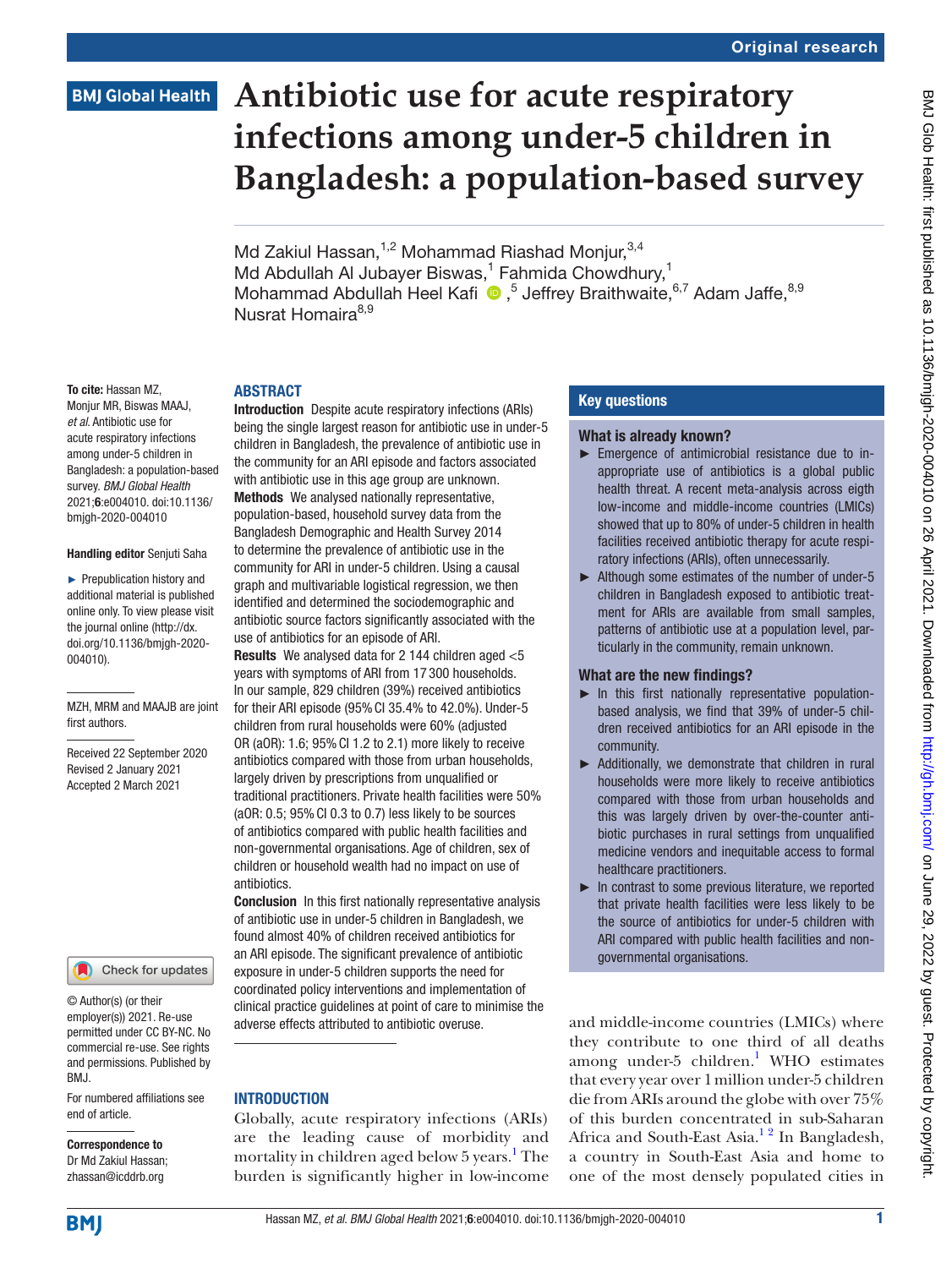# Key questions

# What do the new findings imply?

► Our findings suggest an alarmingly high level of inappropriate antibiotic use for ARIs in the community which may act as a major driving force behind the growth of antimicrobial resistance in LMICs such as Bangladesh. Our data provides baseline information on antibiotic use for childhood ARI and will help evaluate effectiveness of any public health intervention designed to improve antimicrobial stewardship in Bangladesh.

the world, ARIs, including pneumonia, are the leading cause of under-5 deaths claiming the lives of over 50000 children annually. [3](#page-11-1) Consistent with countries around the world, the aetiology of ARIs in this age group of children in Bangladesh is predominantly viral.<sup>[4](#page-11-2)</sup> Clinical Practice Guidelines (CPGs) consistently advise against routine antibiotic use in ARIs due to insufficient evidence of any marginal benefit.<sup>[5](#page-11-3)</sup> Despite this, 80% of children with ARIs are treated with antibiotics in LMICs.<sup>[6](#page-11-4)</sup> Such unrestricted use of antibiotics raise significant concerns for the continued rise of antimicrobial resistance (AMR). As the COVID-19 pandemic, caused by novel SARS-CoV-2, spreads across Bangladesh and other LMICs, there are reports of widespread empirical antibiotic use due to uncertainty surrounding the disease, $7$  which may further contribute to AMR.

The exponential growth of AMR worldwide is one of our greatest public health threats of this century and is largely propelled by excessive and inappropriate use of antibiotics. During 2000–2010, total global antibiotic consumption grew 36% with LMICs accounting for 76% of this increase.[8](#page-11-6) Systematic factors implicated in the growth of antibiotic use in LMIC include increased morbidity and mortality of illnesses, significant patient volumes, limited access to investigations and attitudes of both patients and healthcare providers.<sup>6</sup> However, the impact of patient specific factors have been inconsistent. $69$  Under-5 children have the highest consumption of antibiotics compared with other age groups and ARIs are the single largest reason for antibiotics prescription in LMICs. $10$  This presents a particularly concerning combination as it inflates healthcare system costs while also exposing individual patients to unnecessary risks of life threatening adverse effects, drug toxicity and developmental consequences.[11](#page-11-8) Importantly, there is an established body of evidence demonstrating the effectiveness of simple and cost-effective interventions in changing antibiotic prescribing practices in LMICs.<sup>[12](#page-11-9)</sup>

In Bangladesh, there remains a critical gap in the literature on antibiotic consumption patterns for childhood ARI, specifically at a population level. Evaluating the extent and pattern of antibiotic use for ARI has policy implications in terms of designing targeted interventions to promote appropriate antibiotic stewardship and curtail the emergence of AMR. Therefore, we used nationally representative population-based sample survey data to

examine the prevalence and factors associated with antibiotic use in under-5 children with ARIs.

# **METHODS**

# Data sources and procedures

We analysed data extracted from the latest available Bangladesh Demographic and Health Survey (BDHS) 2014, conducted between June and November 2014 and published in March 2016. BDHS is a nationally representative cross-sectional household survey that is typically implemented every 5 years by the National Institute of Population Research and Training of the Ministry of Health and Family Welfare.<sup>[13](#page-11-10)</sup> As with the Demographic and Health Surveys (DHS) implemented across other LMICs, the dataset is publicly available to researchers on request. The tools of data collection and study methodology are described in the survey report and the DHS website. $13$  Briefly, the survey uses a two-stage cluster sampling procedure where clusters are enumeration areas (EAs) composed of a number of households. In the first stage, 600 EAs were chosen with probability proportional to EA size. Then, based on a systematic sampling approach, 30 households were selected from each of the EAs and surveyed a total of 18 000 residential households, and 17 300 residential houses were successfully interviewed, representing 0.05% of total households in Bangladesh. In these households, 18 245 ever-married women aged 15–49 were approached and 17 863 consenting participants were successfully interviewed with a response rate of 98%. Mothers were asked about any recent illness episodes of their under-5 children including any illness with symptoms of cough, fever, runny nose or diarrhoea in the 2 weeks preceding the survey with response options 'yes', 'no' or 'don't know'. If answered 'yes', mothers were also asked further details of any treatment sought; including, place of treatment, type of facility and type of drugs used.

# Measurement of variables

# Outcome variable

The outcomes of interest were the proportion of under-5 children who received antibiotics for a recent episode of ARI (in the preceding 2 weeks).

For our analysis, we defined an episode of ARI in an under-5 child as the presence of any two symptoms as reported by their mothers including cough, fever or nasal discharge (runny nose) in the preceding 2 weeks. This definition for ARI has been previously validated in Bangladesh. $14$  However, some previous studies in Bangladesh included breathing difficulty as a presenting symptoms for ARI while a more recent study used our definition for upper respiratory tract infections.[15 16](#page-11-12) We chose not to include breathing difficulty as a necessary symptom as we aimed to capture a broader range of ARIs including both mild and severe manifestations. Using our definition,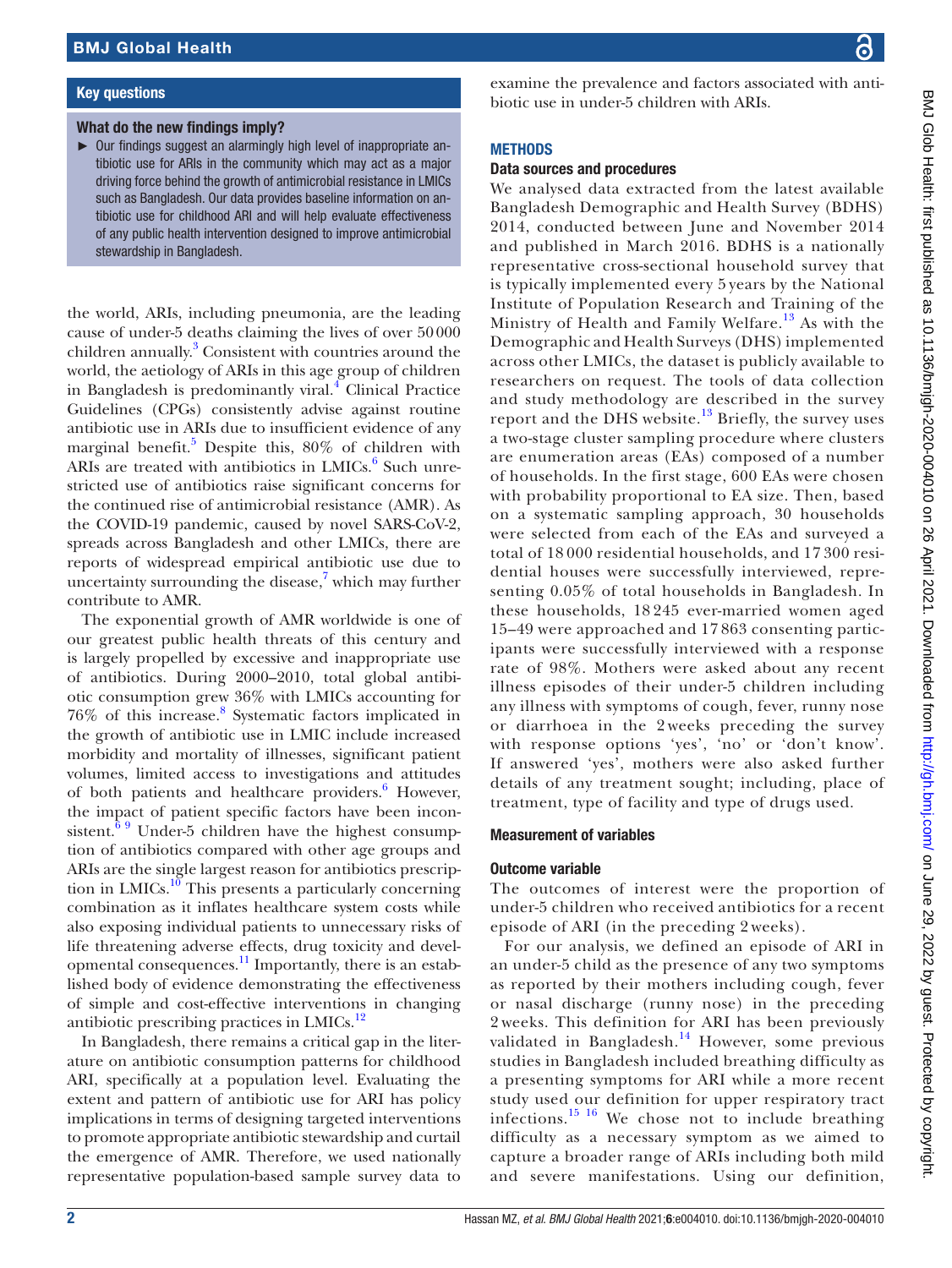milder ARIs that usually do not present with difficulty breathing would not be excluded while more severe ARIs such as pneumonia would be included as fever or cough usually accompany difficulty in breathing as a presenting symptom in the paediatric population. All children who had an ARI episode within the preceding 2 weeks and were given antibiotics for that illness episode were included in our study.

# Explanatory variable

All the explanatory variables were chosen based on existing literature and are defined in [table](#page-2-0) 1. The explanatory variables were classified as sociodemographic factors including child's age, sex, parental age, parent education and occupation, place of residence, division (province), household wealth;

<span id="page-2-0"></span>

| Table 1                                 | Measurement of explanatory variables                                                                                                                                                                                                                                                                                                                                                                                                                                                                                                                                                                  |
|-----------------------------------------|-------------------------------------------------------------------------------------------------------------------------------------------------------------------------------------------------------------------------------------------------------------------------------------------------------------------------------------------------------------------------------------------------------------------------------------------------------------------------------------------------------------------------------------------------------------------------------------------------------|
| <b>Variables</b>                        | <b>Description</b>                                                                                                                                                                                                                                                                                                                                                                                                                                                                                                                                                                                    |
| Age of mother (in year)                 | Using child's line no in household and mother's line no-age of the mother was grouped into 15-19 years,<br>20-24 years, 25-29 years, 30-34 years, 35-39 years, 40-44 years, 45-49 years.                                                                                                                                                                                                                                                                                                                                                                                                              |
| Age of father (in year)                 | Using child's line no in household and father's line no- age of father was grouped into less and equal to 19<br>years, 20-24 years, 25-29 years, 30-34 years, 35-39 years, 40-44 years, 45-49 years, 50-54 years, more<br>than and equal to 55 years.                                                                                                                                                                                                                                                                                                                                                 |
| Age of child (in month)                 | Age of children was grouped into less than 6 months, 6-10 months, 12-23 months, 24-35 months, 36-47<br>months, 48-59 months.                                                                                                                                                                                                                                                                                                                                                                                                                                                                          |
| Sex of child                            | Sex of children was categorised into male-female.                                                                                                                                                                                                                                                                                                                                                                                                                                                                                                                                                     |
| Place of residence                      | Place of residence was categorised into rural and urban.                                                                                                                                                                                                                                                                                                                                                                                                                                                                                                                                              |
| Division (Province)                     | The divisional residence of the respondents were categorised into: Barisal, Chittagong, Dhaka, Khulna,<br>Rajshahi, Rangpur, Sylhet.                                                                                                                                                                                                                                                                                                                                                                                                                                                                  |
| Wealth index                            | Campsite score of household possession using principal component analysis and was categorised into<br>quintiles; poorest: q1- poorer: q2- middle: q3- richer: q4; and richest: q5.                                                                                                                                                                                                                                                                                                                                                                                                                    |
| Father education                        | Father education was categorised into no education; primary (up to grade 5) - secondary (up to grade<br>10)-higher (grade 11 or above).                                                                                                                                                                                                                                                                                                                                                                                                                                                               |
| Father occupation                       | Profession of the father of the child was categorised into five composite categories· Land owner, farmer,<br>agriculture workers, fishermen, poultry raising, cattle raising were grouped into Agriculture <sup>.</sup> Similarly,<br>unskilled and semiskilled worker (rickshaw driver, brick breaking, domestic servant, factory worker,<br>carpenter, mason, transport workers), professional work (doctor, lawyer, dentist, accountant, other<br>employed), businessmen (big businessman, small business/trader), other (unemployed/ student, retired,<br>others) were composite categories made. |
| Mother education                        | Mother education was categorised into no education; primary (up to grade 5)-secondary (up to grade<br>10)-higher (grade 11 or above).                                                                                                                                                                                                                                                                                                                                                                                                                                                                 |
| Mother occupation                       | Using child's line no in household and mother's line no- mother occupation was grouped into: currently<br>working and not working.                                                                                                                                                                                                                                                                                                                                                                                                                                                                    |
| Child malnutrition status               | Stunted categorised into Severe if height/age SD was less than - 300; moderate if height/age SD was<br>between -300 and -201; well-nourished if height/age SD was above -200.<br>Similarly, wasted-underweight categorised into severe-to-moderate and well nourished.                                                                                                                                                                                                                                                                                                                                |
| Health professional/<br>worker          | This composite variable was created form the frequency of prescribing drug by a qualified doctor or nurse/<br>midwife/ paramedics or family welfare visitor or community skilled birth attendants or medical assistant or<br>community healthcare provider or health assistant This variable was coded into yes-no.                                                                                                                                                                                                                                                                                   |
| Unqualified/traditional<br>practitioner | Unqualified/ traditional practitioner was a composite variable and compilation of the variables such as<br>drug prescribed by family welfare assistant-NGO worker-trained traditional birth attendant- untrained<br>traditional birth attendant-unqualified doctor-drug seller-homoeopathic doctor-other This composite<br>variable was grouped into yes-no.                                                                                                                                                                                                                                          |
| Public sector                           | Public sector as a source of antibiotics was also a composite variable and created by compiling the<br>following variables: district hospital-Mother and Child Welfare Centre (MCWC)-Upazila Health Complxes<br>(UHC) and Union Health and Family Welfare Centres (UHFWCs) UH and FWC-Expanded Program on<br>Immunization (EPI) outreach-Family Welfare Assistant (FWA) It was grouped into yes-no.                                                                                                                                                                                                   |
| Private sector                          | A composite variable was created to express the private sector as the source of Antibiotic by considering<br>the following variables: private hospital/clinic-qualified doctor-other private-pharmacy-unqualified<br>doctor-shop It was coded into yes- no.                                                                                                                                                                                                                                                                                                                                           |
| NGO sector                              | The variables used to express the NGO sector as a source of Antibiotic were NGO static clinic-NGO<br>satellite clinic-NGO depot holder-NGO field worker-another NGO sector It was also coded into yes-no.                                                                                                                                                                                                                                                                                                                                                                                             |
| Other                                   | Another source of antibiotics was dummy variables with categories yes and no.                                                                                                                                                                                                                                                                                                                                                                                                                                                                                                                         |
|                                         |                                                                                                                                                                                                                                                                                                                                                                                                                                                                                                                                                                                                       |

NGO, non-governmental organisation.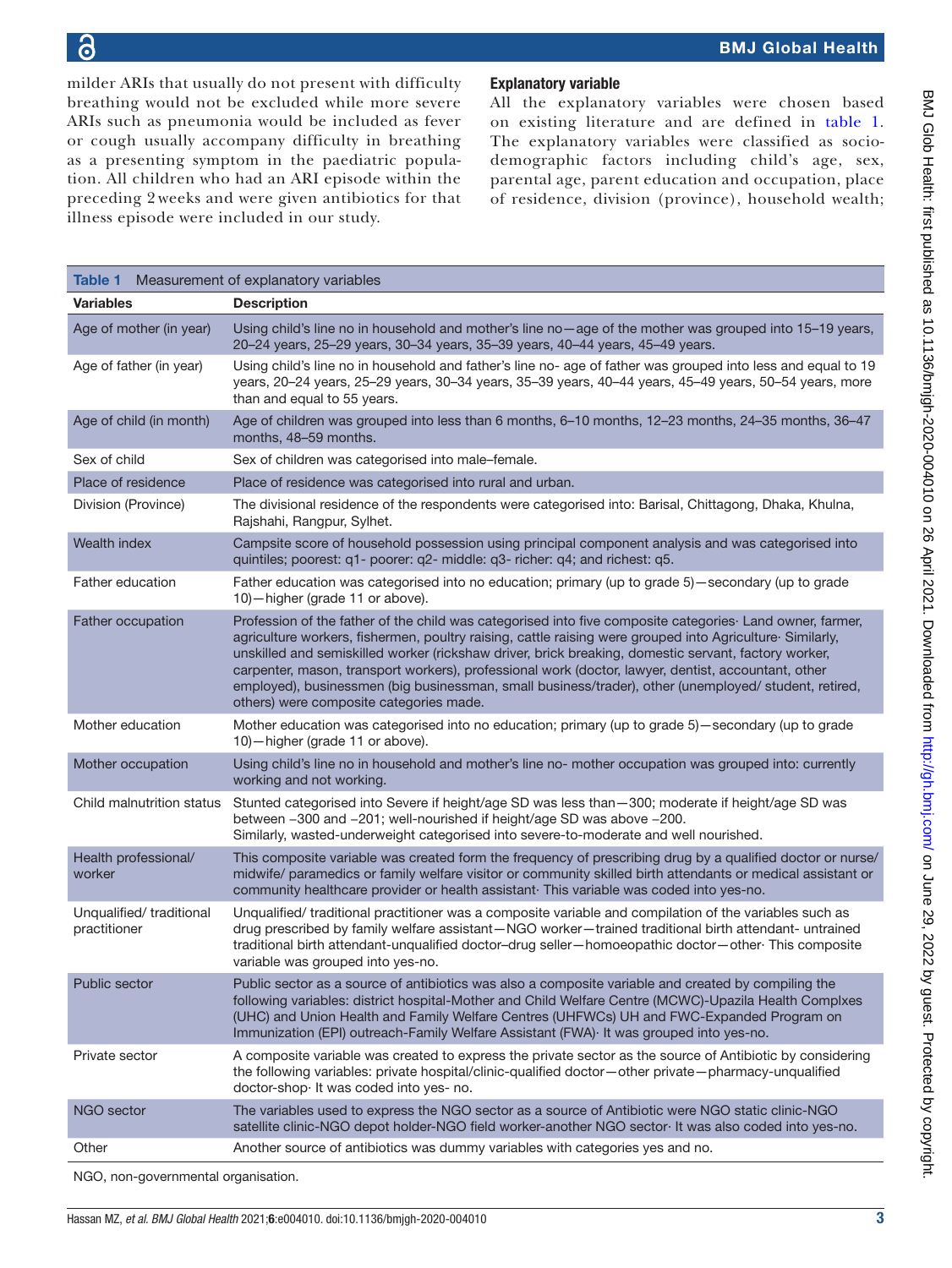# BMJ Global Health

child's nutritional status which includes stunting (height-for-age), wasting (weight-for-height) and underweight (weight-for-age); drug prescriber factors including healthcare professional/workers, unqualified/traditional practitioner; drug sources including public sector, non-governmental organisation (NGO) sector, private medical sector and others. Child nutritional status was measured by anthropometric z-scores based on the WHO child growth standards that take into account sex, age, height in centimetres and weight in kilograms. $^{13}$  $^{13}$  $^{13}$  Household wealth was measured by a wealth index calculated using household assets data via principal component analysis as per the DHS guideline and categorised into five equal categories where each was comprising 20% of the popu-lation.<sup>[13](#page-11-10)</sup>

#### Statistical analysis

We used Stata V.15 software (StataCorp) for our analysis. We conducted descriptive statistics to describe sociodemographic characteristics of the children and caregivers. We performed univariate binary logistic regression to assess the crude relationship between receiving antibiotics for ARI among under-5 children and selected explanatory variables. To find out

potential covariates for multivariate analysis, conceptual framework technique was used, which displayed the potential causal pathway and link between explanatory variables and the outcome of interest [\(figure](#page-3-0) 1). Causal graphs have been explained in detail by Jewell.[17](#page-12-0) Briefly, a single arrow represented the direct effect of the explanatory variables while the indirect effect was illustrated by one or more prevailing variables on the trail of the outcome. The total effect of an explanatory variable was the combined effect of its direct effect and indirect effect. For instance, for place of residence, we identified several confounders including nutritional status, other drug sources and age of the child, and adjusted for these confounders in the multivariable logistic regression model. We similarly conducted multivariable logistic regression analysis for other explanatory variables.

Adjusted ORs (aOR) with 95% CIs and p value for each model were estimated to identify the statistically significant association of explanatory variable with the outcome of interest. All tests were two tailed and were considered significant at alpha value of 5%. We performed all analysis by considering sampling design, sampling strata and weight.



<span id="page-3-0"></span>Figure 1 Conceptual framework used to inform multivariable logistic regression analysis to identify the influence of associated factors on antibiotic consumption among under-5 age children for symptom of ARI, Bangladesh 2014. ARI, acute respiratory infection; NGO, non-governmental organisation.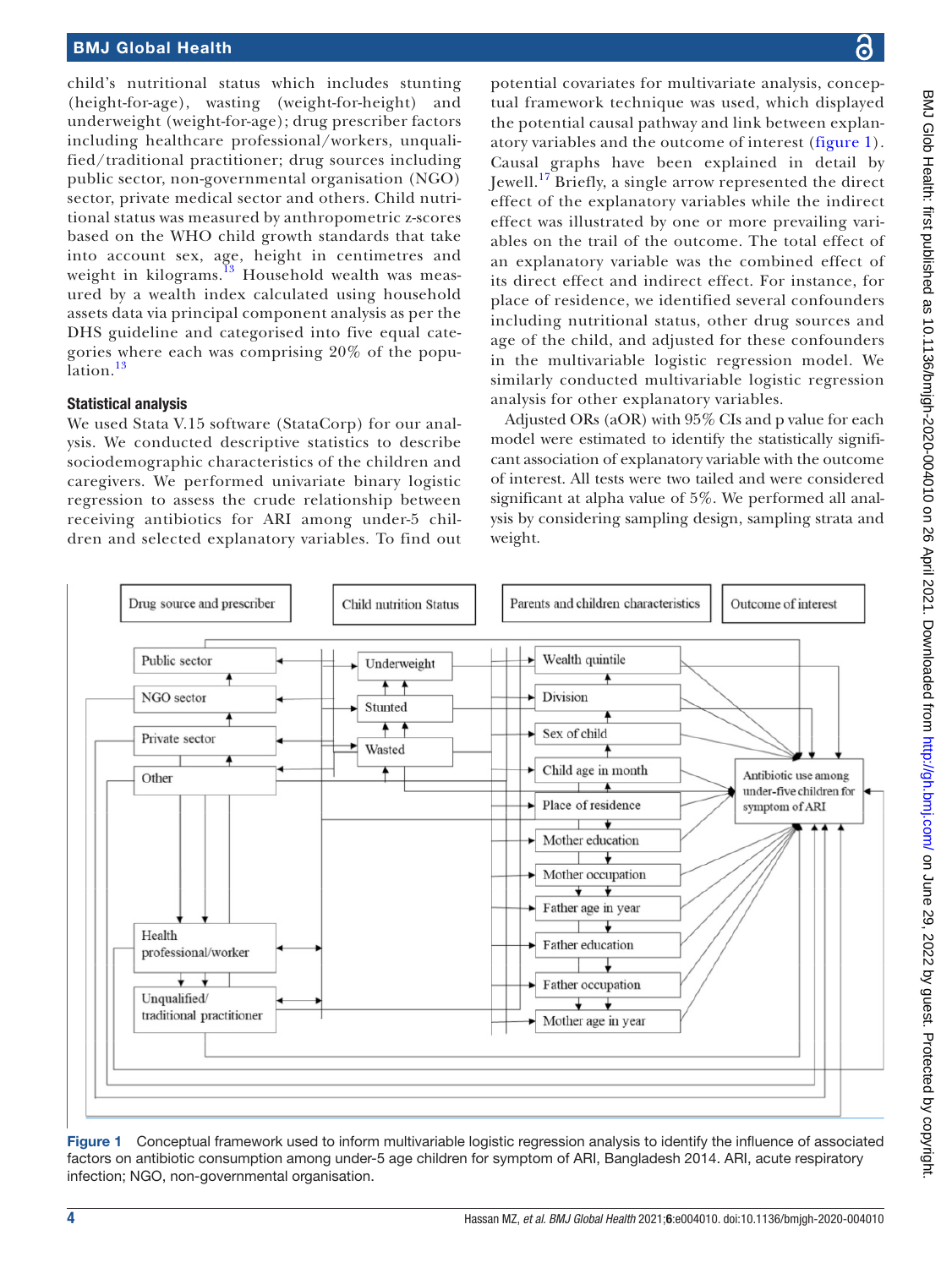#### Patient and public involvement

Patients or the public were not involved in the design, conduct, reporting or disseminating of this research as this was a secondary analysis of nationally representative data.

#### RESULTS

BDHS surveyed 7 754 under-5 children, of which 2 144 children (28%) had an episode of ARI in the preceding 2weeks and were included in our analysis. The median age of our study population was 26 months (IQR 12–42) and more than half of them were female. The sociodemographic characteristic of our study cohort is presented in [table](#page-5-0) 2.

#### Prevalence of antibiotic consumption for ARI

The prevalence of antibiotic consumption for ARI among the under-5 children was 39% (829/2144) [\(table](#page-5-0) 2). We found an association in our univariable analysis between the prevalence of using antibiotics for children with ARI and their place of residence. The prevalence of antibiotic use in rural areas was 41% which was significantly higher than 31% antibiotic use for children with ARI living in urban regions. We also found significant differences in the proportion of antibiotic use among wasted children, children for whom unqualified or traditional practitioner prescribed antibiotic and children who received antibiotics from sources other than public, private or NGO sectors. The prevalence of antibiotics prescribed by a qualified health professional was 38%, which was significantly lower than antibiotic prescription rates for ARI of unqualified or traditional practitioner (47%). Considering sources of antibiotic prescription, the proportion of children with ARI symptoms received antibiotics were highest from other sources (76%) and lowest from the public sector (40%).

#### Factor associated with antibiotic consumption

In our multivariable analysis [\(online supplemental data](https://dx.doi.org/10.1136/bmjgh-2020-004010) [1](https://dx.doi.org/10.1136/bmjgh-2020-004010)), we found children living in rural areas were 1.6 times (95%CI 1.2 to 2.1) as likely to receive antibiotics for an episode for ARI than those living in an urban area. We similarly found a statistically significant difference in antibiotic consumption in participants who used private sector drug sources (aOR=0.5; 95% CI 0.3 to 0.7) and other drug sources (aOR=5.3;  $95\%$  CI 2.7 to 10.4). The factors associated with antibiotic consumption are presented in [table](#page-8-0) 3.

#### **DISCUSSION**

Our results, based on a nationally representative large sample survey data, suggest that almost 40% of children aged <5 years with ARI symptoms in Bangladesh are given antibiotics for an episode of ARI. If we extrapolate our results to Bangladesh's population of under-5 children of 16·5million, then 4·5million children had symptoms of ARI, of which an estimated 1·7million children were

treated with antibiotics. This unacceptably high level of antibiotic usage for childhood ARI is not supported by any CPGs including Integrated Management of Child-hood Illness guidelines.<sup>[5](#page-11-3)</sup> Additionally, this imposes financial burden on families and health systems while potentially contributing to the growth of AMR in Bangladesh.

Our findings are consistent with data from other  $LMICs<sup>18 19</sup>$  $LMICs<sup>18 19</sup>$  $LMICs<sup>18 19</sup>$  which have also estimated community prevalence of antibiotic use for childhood ARI to be around 30%–40%. However, the prevalence of antibiotic use in our study was lower than what was documented in a recent cross-sectional study conducted in eight LMICs (Haiti, Kenya, Malawi, Namibia, Nepal, Senegal, Tanzania and Uganda). $6$  This study reported that  $80\%$ of children aged <5 years with respiratory illness were prescribed antibiotics. Unlike this study's case definition, we did not include breathing difficulty as part of our ARI definition to capture of a broader spectrum of ARI cases, including milder ARIs without shortness of breath, which may explain our lower rate of antibiotic use. Importantly, unlike our community-based survey, this pooled analysis included children who attended healthcare facilities for illness episode which typically represent children with more severe symptoms of ARI, and therefore tend to have higher rates of antibiotic use. Indeed, a previous hospital-based study done in Bangladesh also estimated that >70% under-5 children attending hospital with ARI received antibiotics.<sup>20</sup>

Our analysis found under-5 children living in rural Bangladesh had a 60% higher exposure to antibiotics compared with urban areas for an episode of ARI which was particularly alarming as 70% of the nation's population inhabit rural regions. This was consistent with prior literature in both high income countries $^{21}$  and LMICs including neighbouring India<sup>22</sup> where rural healthcare facilities were more likely to dispense antibiotics. In Bangladesh, this may be due to the shortage and inequitable distribution of trained health practitioners in rural areas which encourages overdependence on unqualified healthcare providers, including unlicensed village practitioners, medicine vendors in drug store, homoeopathic doctors and traditional healers (kabiraj). A study of around 20000 healthcare providers in Bangladesh found that besides analgesics, antibiotics were most frequently prescribed by medicine vendors, who are more frequently the primary point of contact in rural areas. $23$  This is a significant source of non-judicial and unprescribed use of antibiotics in LMICs with one study in Nigeria finding 76% of children with ARI received unprescribed antibiotics directly from drug stores.[24](#page-12-6) Higher antibiotic use in rural Bangladesh may also be explained by patient factors including suboptimal knowledge, and attitudes of antibiotics and their indication in rural compared with urban areas. From a policy perspective, curtailing inappropriate antibiotic usage in rural areas presents a difficult challenge. However, investments in outreach education programmes, model pharmacy initiatives and stricter enforcement of regulations, including slowing down over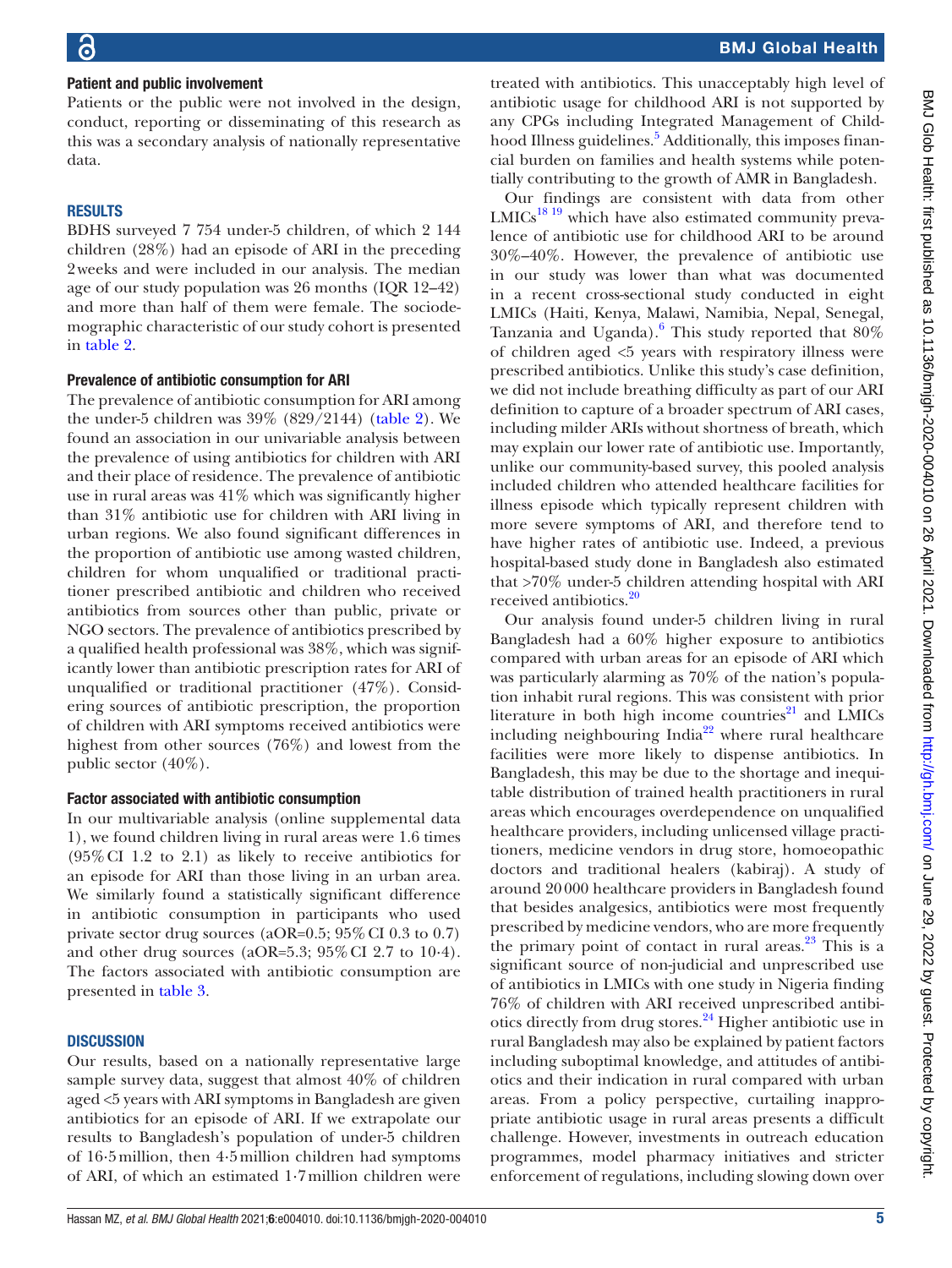<span id="page-5-0"></span>

|                             |                                                        | Children under 5 years of age<br>who had symptoms of ARI<br>Children of age under 5 years who took antibiotic for symptoms of ARI |                                               |                                                          |                                          |                           |         |
|-----------------------------|--------------------------------------------------------|-----------------------------------------------------------------------------------------------------------------------------------|-----------------------------------------------|----------------------------------------------------------|------------------------------------------|---------------------------|---------|
| <b>Characteristics</b>      | No of children<br>who had<br>symptoms of<br><b>ARI</b> | Percentage of<br>children who<br>had symptoms<br>of ARI                                                                           | No of children<br>who received<br>antibiotics | Percentage<br>of children<br>who received<br>antibiotics | Prevalence<br>of receiving<br>antibiotic | 95% CI                    | P value |
| <b>Overall</b>              | 2146                                                   | 100                                                                                                                               | 829                                           | 100                                                      | 38.7                                     | $(35.4 \text{ to } 42.0)$ |         |
| Age of mother (year)        |                                                        |                                                                                                                                   |                                               |                                                          |                                          |                           |         |
| Median (IQR: 25th,<br>75th) | $24(21-29)$                                            |                                                                                                                                   | $25(21-30)$                                   |                                                          |                                          |                           |         |
| $15 - 19$                   | 336                                                    | 15.7                                                                                                                              | 125                                           | 15.1                                                     | 37.1                                     | $(31.4 \text{ to } 43.2)$ | 0.756   |
| $20 - 24$                   | 762                                                    | 35.5                                                                                                                              | 283                                           | 34.2                                                     | 37.2                                     | $(32.7 \text{ to } 41.9)$ |         |
| $25 - 29$                   | 541                                                    | 25.2                                                                                                                              | 207                                           | 25.0                                                     | 38.3                                     | $(32.7 \text{ to } 44.3)$ |         |
| $30 - 34$                   | 351                                                    | 16.4                                                                                                                              | 146                                           | 17.6                                                     | 41.5                                     | $(32.6 \text{ to } 51.0)$ |         |
| $35 - 39$                   | 118                                                    | 5.5                                                                                                                               | 51                                            | 6.2                                                      | 43.6                                     | $(31.4 \text{ to } 56.6)$ |         |
| $40 - 44$                   | 24                                                     | 1.1                                                                                                                               | 12                                            | 1.5                                                      | 52.4                                     | (31.9 to 72.1)            |         |
| $45 - 49$                   | 14                                                     | 0.7                                                                                                                               | 4                                             | 0.5                                                      | 31.6                                     | (10.3 to 64.8)            |         |
| Age of father (year)        |                                                        |                                                                                                                                   |                                               |                                                          |                                          |                           |         |
| Median (IQR: 25th,<br>75th) | $32(28-38)$                                            |                                                                                                                                   | $32(28-39)$                                   |                                                          |                                          |                           |         |
| $\leq$ 24                   | 124                                                    | 5.8                                                                                                                               | 46                                            | 5.5                                                      | 37.0                                     | $(28.1 \text{ to } 46.9)$ | 0.181   |
| $25 - 29$                   | 519                                                    | 24.2                                                                                                                              | 180                                           | 21.7                                                     | 34.7                                     | $(29.6 \text{ to } 40.3)$ |         |
| $30 - 34$                   | 490                                                    | 22.8                                                                                                                              | 177                                           | 21.3                                                     | 36.0                                     | $(31.0 \text{ to } 41.4)$ |         |
| $35 - 39$                   | 502                                                    | 23.4                                                                                                                              | 212                                           | 25.5                                                     | 42.2                                     | $(35.2 \text{ to } 49.5)$ |         |
| $40 - 44$                   | 268                                                    | 12.5                                                                                                                              | 100                                           | 12.1                                                     | 37.4                                     | (30.9 to 44.3)            |         |
| $45 - 49$                   | 136                                                    | 6.3                                                                                                                               | 65                                            | 7.8                                                      | 47.6                                     | (34.0 to 61.7)            |         |
| $50 - 54$                   | 52                                                     | 2.4                                                                                                                               | 21                                            | 2.6                                                      | 40.9                                     | (26.7 to 56.7)            |         |
| $\geq 55$                   | 55                                                     | 2.6                                                                                                                               | 29                                            | 3.5                                                      | 52.5                                     | $(39.3 \text{ to } 65.3)$ |         |

Age of child (months)

| Median (IQR: 25th,        | $27(13 - 42)$ |      | $29(14 - 43)$ |      |      |                           |       |
|---------------------------|---------------|------|---------------|------|------|---------------------------|-------|
| 75th)                     |               |      |               |      |      |                           |       |
| < 6                       | 178           | 8.3  | 64            | 7.7  | 36.0 | $(26.2 \text{ to } 47.2)$ | 0.254 |
| $6 - 11$                  | 308           | 14.3 | 95            | 11.5 | 31.0 | $(24.3 \text{ to } 38.5)$ |       |
| $12 - 23$                 | 482           | 22.5 | 180           | 21.7 | 37.3 | $(32.2 \text{ to } 42.6)$ |       |
| $24 - 35$                 | 414           | 19.3 | 161           | 19.4 | 38.9 | $(33.0 \text{ to } 45.1)$ |       |
| $36 - 47$                 | 405           | 18.9 | 173           | 20.8 | 42.6 | $(36.5 \text{ to } 48.9)$ |       |
| $48 - 59$                 | 357           | 16.7 | 157           | 18.9 | 43.9 | $(33.0 \text{ to } 55.4)$ |       |
| Sex of child              |               |      |               |      |      |                           |       |
| Male                      | 1133          | 52.8 | 425           | 51.3 | 37.5 | $(33.4 \text{ to } 41.8)$ | 0.425 |
| Female                    | 1012          | 47.2 | 404           | 48.7 | 39.9 | $(35.4 \text{ to } 44.6)$ |       |
| <b>Place of residence</b> |               |      |               |      |      |                           |       |
| Urban                     | 520           | 24.2 | 163           | 19.6 | 31.3 | $(26.3 \text{ to } 36.8)$ | 0.006 |
| Rural                     | 1625          | 75.8 | 666           | 80.4 | 41.0 | $(37.2 \text{ to } 44.9)$ |       |
| <b>Wealth index</b>       |               |      |               |      |      |                           |       |

**Continued**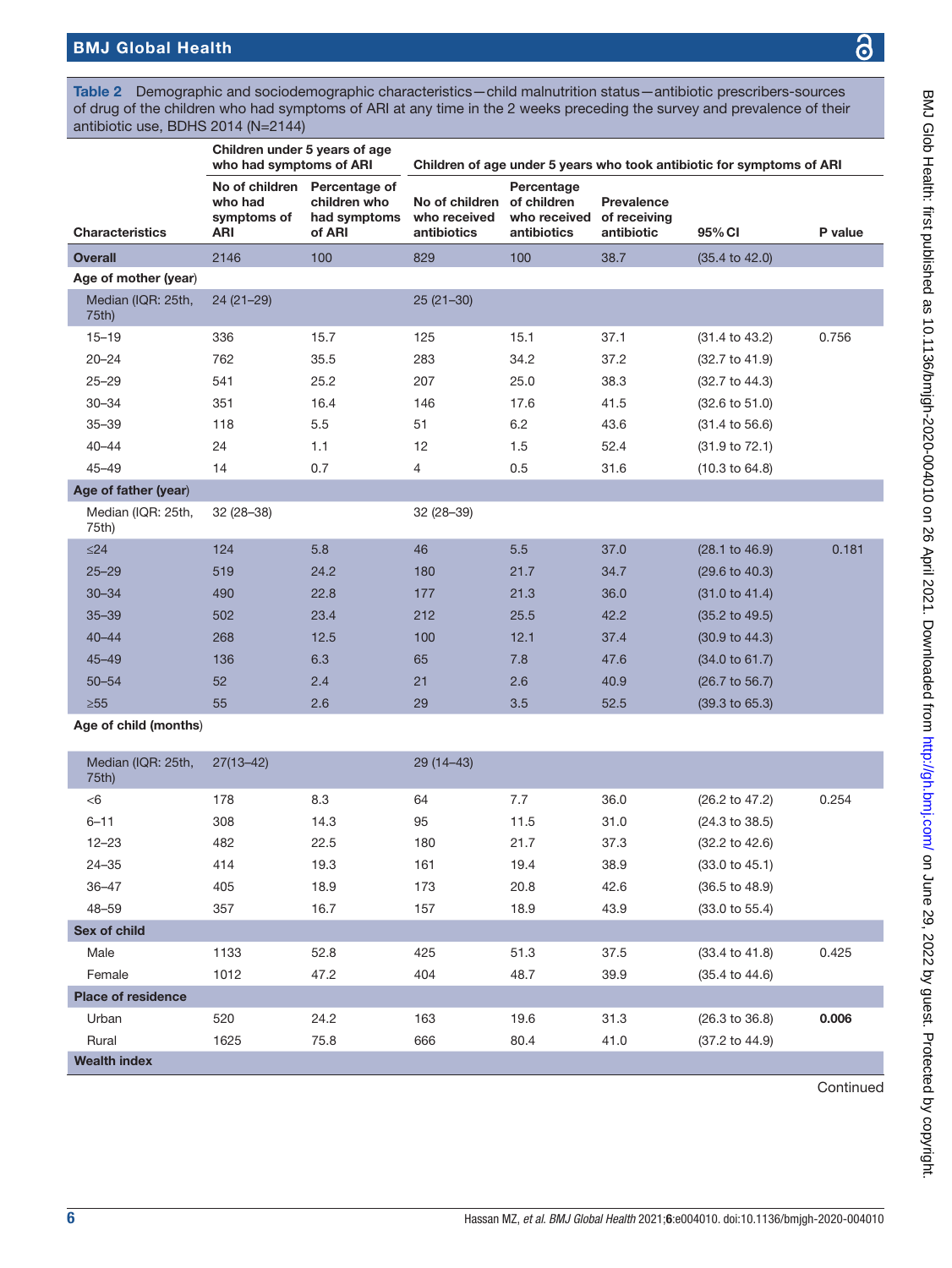# Table 2 Continued

|                                     | Children under 5 years of age<br>who had symptoms of ARI |                                                         | Children of age under 5 years who took antibiotic for symptoms of ARI |                                           |                                          |                           |         |
|-------------------------------------|----------------------------------------------------------|---------------------------------------------------------|-----------------------------------------------------------------------|-------------------------------------------|------------------------------------------|---------------------------|---------|
| <b>Characteristics</b>              | No of children<br>who had<br>symptoms of<br>ARI          | Percentage of<br>children who<br>had symptoms<br>of ARI | No of children of children<br>who received<br>antibiotics             | Percentage<br>who received<br>antibiotics | Prevalence<br>of receiving<br>antibiotic | 95% CI                    | P value |
| Poorest                             | 502                                                      | 23.4                                                    | 203                                                                   | 24.5                                      | 40.5                                     | $(34.8 \text{ to } 46.5)$ | 0.459   |
| Poorer                              | 390                                                      | 18.2                                                    | 163                                                                   | 19.6                                      | 41.6                                     | $(35.0 \text{ to } 48.6)$ |         |
| Middle                              | 466                                                      | 21.7                                                    | 186                                                                   | 22.5                                      | 40.0                                     | (33.1 to 47.2)            |         |
| Richer                              | 412                                                      | 19.2                                                    | 147                                                                   | 17.8                                      | 35.8                                     | (29.9 to 42.1)            |         |
| Richest                             | 375                                                      | 17.5                                                    | 129                                                                   | 15.6                                      | 34.5                                     | (28.3 to 41.2)            |         |
| <b>Divisions</b>                    |                                                          |                                                         |                                                                       |                                           |                                          |                           |         |
| <b>Barisal</b>                      | 138                                                      | 6.4                                                     | 57                                                                    | 6.8                                       | 41.0                                     | $(33.0 \text{ to } 49.5)$ | 0.070   |
| Chittagong                          | 506                                                      | 23.6                                                    | 171                                                                   | 20.6                                      | 33.8                                     | $(28.3 \text{ to } 39.8)$ |         |
| Dhaka                               | 657                                                      | 30.6                                                    | 247                                                                   | 29.8                                      | 37.6                                     | $(31.5 \text{ to } 44.1)$ |         |
| Khulna                              | 138                                                      | 6.4                                                     | 47                                                                    | 5.6                                       | 33.8                                     | $(26.5 \text{ to } 42.0)$ |         |
| Rajshahi                            | 216                                                      | 10.1                                                    | 83                                                                    | 10.1                                      | 38.5                                     | $(32.0 \text{ to } 45.5)$ |         |
| Rangpur                             | 232                                                      | 10.8                                                    | 94                                                                    | 11.4                                      | 40.7                                     | $(34.0 \text{ to } 47.8)$ |         |
| Sylhet                              | 258                                                      | 12                                                      | 130                                                                   | 15.7                                      | 50.4                                     | $(38.6 \text{ to } 62.1)$ |         |
| <b>Father education</b>             |                                                          |                                                         |                                                                       |                                           |                                          |                           |         |
| No education                        | 572                                                      | 26.7                                                    | 221                                                                   | 26.6                                      | 38.6                                     | $(31.2 \text{ to } 46.5)$ | 0.547   |
| Primary                             | 653                                                      | 30.5                                                    | 274                                                                   | 33.1                                      | 42.0                                     | $(34.9 \text{ to } 49.5)$ |         |
| Secondary                           | 637                                                      | 29.7                                                    | 235                                                                   | 28.3                                      | 36.8                                     | $(32.5 \text{ to } 41.5)$ |         |
| Higher                              | 281                                                      | 13.1                                                    | 99                                                                    | 12.0                                      | 35.3                                     | (28.8 to 42.5)            |         |
| <b>Father occupation</b>            |                                                          |                                                         |                                                                       |                                           |                                          |                           |         |
| Agriculture                         | 557                                                      | 26                                                      | 224                                                                   | 27.0                                      | 40.2                                     | $(34.7 \text{ to } 45.9)$ | 0.868   |
| Unskilled and<br>semiskilled worker | 982                                                      | 45.8                                                    | 377                                                                   | 45.4                                      | 38.4                                     | (33.8 to 43.2)            |         |
| Professional work                   | 112                                                      | 5.2                                                     | 42                                                                    | 5.0                                       | 37.4                                     | $(28.2 \text{ to } 47.5)$ |         |
| <b>Businessmen</b>                  | 443                                                      | 20.7                                                    | 171                                                                   | 20.6                                      | 38.7                                     | $(32.6 \text{ to } 45.1)$ |         |
| Others                              | 50                                                       | 2.3                                                     | 16                                                                    | 1.9                                       | 31.8                                     | (21.0 to 45.0)            |         |
| <b>Mother education</b>             |                                                          |                                                         |                                                                       |                                           |                                          |                           |         |
| No education                        | 367                                                      | 17.1                                                    | 144                                                                   | 17.3                                      | 39.2                                     | (30.9 to 48.1)            | 0.853   |
| Primary                             | 650                                                      | 30.3                                                    | 262                                                                   | 31.6                                      | 40.3                                     | $(34.4 \text{ to } 46.4)$ |         |
| Secondary                           | 939                                                      | 43.8                                                    | 355                                                                   | 42.8                                      | 37.8                                     | $(33.6 \text{ to } 42.1)$ |         |
| Higher                              | 190                                                      | 8.9                                                     | 69                                                                    | 8.3                                       | 36.2                                     | $(28.2 \text{ to } 45.1)$ |         |
| <b>Mother occupation</b>            |                                                          |                                                         |                                                                       |                                           |                                          |                           |         |
| Not working                         | 1588                                                     | 74.0                                                    | 615                                                                   | 74.2                                      | 38.7                                     | $(34.8 \text{ to } 42.8)$ | 0.902   |
| Working                             | 557                                                      | 26.0                                                    | 214                                                                   | 25.8                                      | 38.4                                     | $(33.8 \text{ to } 43.2)$ |         |
| <b>Child malnutrition</b><br>status |                                                          |                                                         |                                                                       |                                           |                                          |                           |         |
| <b>Stunted</b>                      |                                                          |                                                         |                                                                       |                                           |                                          |                           |         |
| Severe                              | 263                                                      | 87                                                      | 98                                                                    | 12.4                                      | 37.1                                     | $(28.6 \text{ to } 46.6)$ | 0.746   |
| Moderate                            | 538                                                      | 254                                                     | 219                                                                   | 27.9                                      | 40.7                                     | $(34.6 \text{ to } 47.0)$ |         |
| <b>Well Nourished</b>               | 1217                                                     | 1677                                                    | 469                                                                   | 59.7                                      | 38.5                                     | $(34.6 \text{ to } 42.7)$ |         |
| Wasted                              |                                                          |                                                         |                                                                       |                                           |                                          |                           |         |
| <b>Severe</b>                       | 204                                                      | 10.1                                                    | 20                                                                    | 2.5                                       | 22.7                                     | (13.1 to 36.3)            | 0.048   |
| Moderate                            | 528                                                      | 26.1                                                    | 105                                                                   | 13.4                                      | 41.2                                     | $(33.9 \text{ to } 49.0)$ |         |
| <b>Well Nourished</b>               | 1286                                                     | 63.7                                                    | 661                                                                   | 84.1                                      | 39.4                                     | $(35.9 \text{ to } 43.1)$ |         |
| <b>Underweight</b>                  |                                                          |                                                         |                                                                       |                                           |                                          |                           |         |

BMJ Glob Health: first published as 10.1136/bmigh-2020-004010 on 26 April 2021. Downloaded from http://gh.bmj.com/ on June 29, 2022 by guest. Protected by copyright. BMJ Glob Health: first published as 10.1136/bmjgh-2020-004010 on 26 April 2021. Downloaded from <http://gh.bmj.com/> on June 29, 2022 by guest. Protected by copyright

**Continued**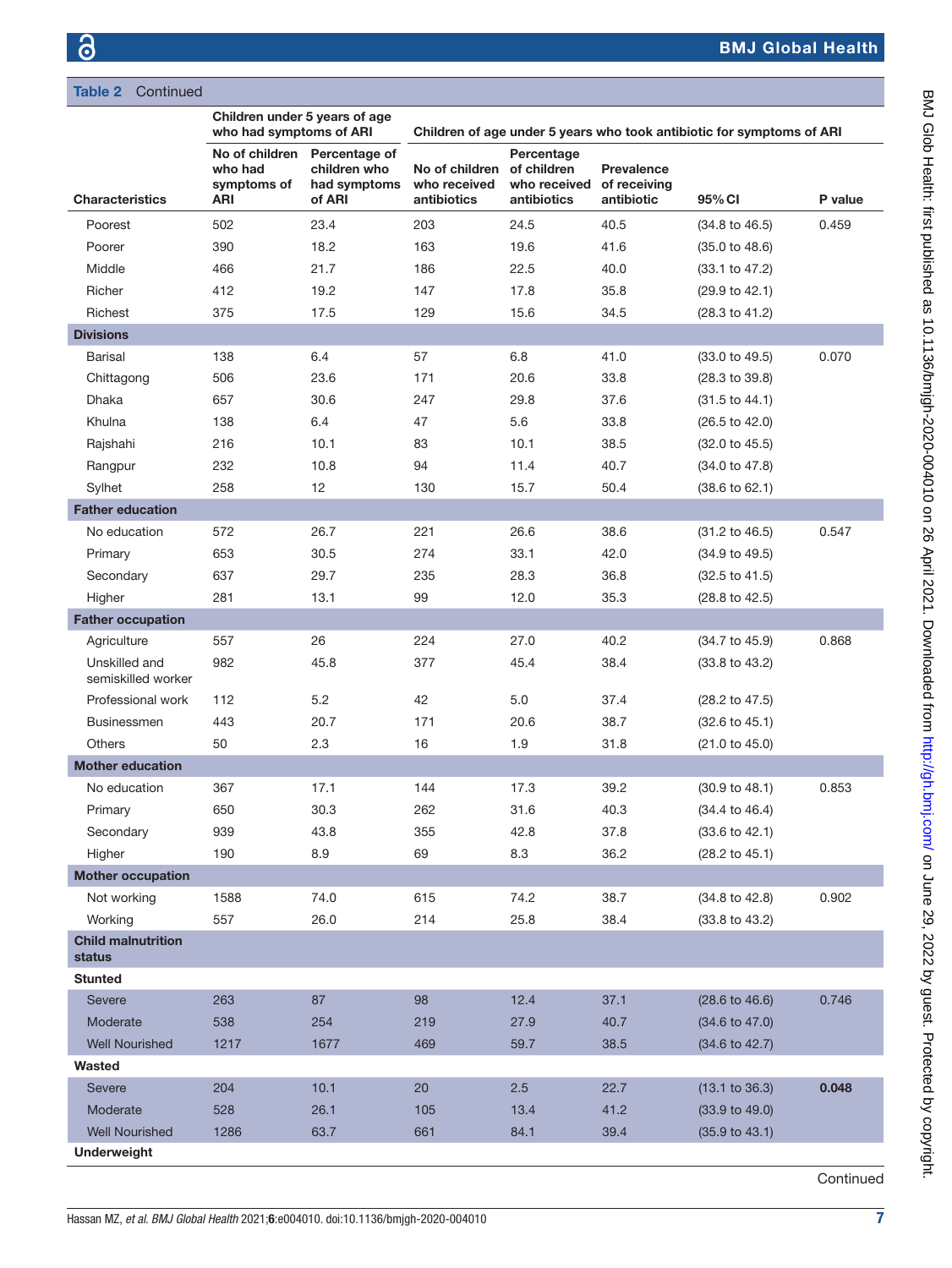Table 2 Continued

| コンピット コンピューター                                                                                                                                                                                                                  |
|--------------------------------------------------------------------------------------------------------------------------------------------------------------------------------------------------------------------------------|
|                                                                                                                                                                                                                                |
|                                                                                                                                                                                                                                |
|                                                                                                                                                                                                                                |
| ŗ                                                                                                                                                                                                                              |
|                                                                                                                                                                                                                                |
|                                                                                                                                                                                                                                |
|                                                                                                                                                                                                                                |
|                                                                                                                                                                                                                                |
|                                                                                                                                                                                                                                |
|                                                                                                                                                                                                                                |
|                                                                                                                                                                                                                                |
|                                                                                                                                                                                                                                |
|                                                                                                                                                                                                                                |
|                                                                                                                                                                                                                                |
|                                                                                                                                                                                                                                |
|                                                                                                                                                                                                                                |
|                                                                                                                                                                                                                                |
|                                                                                                                                                                                                                                |
|                                                                                                                                                                                                                                |
|                                                                                                                                                                                                                                |
| first contribution and additional control control of the second contribution of the contribution of the first contribution of the contribution of the contribution of the contribution of the contribution of the contribution |
|                                                                                                                                                                                                                                |
|                                                                                                                                                                                                                                |
|                                                                                                                                                                                                                                |
|                                                                                                                                                                                                                                |
|                                                                                                                                                                                                                                |
|                                                                                                                                                                                                                                |
|                                                                                                                                                                                                                                |
|                                                                                                                                                                                                                                |
|                                                                                                                                                                                                                                |
|                                                                                                                                                                                                                                |
|                                                                                                                                                                                                                                |
|                                                                                                                                                                                                                                |
|                                                                                                                                                                                                                                |
|                                                                                                                                                                                                                                |
|                                                                                                                                                                                                                                |
|                                                                                                                                                                                                                                |
|                                                                                                                                                                                                                                |
|                                                                                                                                                                                                                                |
|                                                                                                                                                                                                                                |
|                                                                                                                                                                                                                                |
|                                                                                                                                                                                                                                |
|                                                                                                                                                                                                                                |
|                                                                                                                                                                                                                                |
|                                                                                                                                                                                                                                |
|                                                                                                                                                                                                                                |
|                                                                                                                                                                                                                                |
|                                                                                                                                                                                                                                |
|                                                                                                                                                                                                                                |
|                                                                                                                                                                                                                                |
| United Close in the research control of the control of the control of the control of the United States in the control of the control of the control of the control of the control of the control of the control of the control |
|                                                                                                                                                                                                                                |
|                                                                                                                                                                                                                                |
|                                                                                                                                                                                                                                |
|                                                                                                                                                                                                                                |
|                                                                                                                                                                                                                                |
|                                                                                                                                                                                                                                |
|                                                                                                                                                                                                                                |
|                                                                                                                                                                                                                                |
|                                                                                                                                                                                                                                |
| pha http://ah h                                                                                                                                                                                                                |
|                                                                                                                                                                                                                                |
|                                                                                                                                                                                                                                |
|                                                                                                                                                                                                                                |
|                                                                                                                                                                                                                                |
|                                                                                                                                                                                                                                |
|                                                                                                                                                                                                                                |
|                                                                                                                                                                                                                                |
|                                                                                                                                                                                                                                |
|                                                                                                                                                                                                                                |
|                                                                                                                                                                                                                                |
|                                                                                                                                                                                                                                |
|                                                                                                                                                                                                                                |
|                                                                                                                                                                                                                                |
|                                                                                                                                                                                                                                |
|                                                                                                                                                                                                                                |
|                                                                                                                                                                                                                                |
|                                                                                                                                                                                                                                |
|                                                                                                                                                                                                                                |
|                                                                                                                                                                                                                                |
|                                                                                                                                                                                                                                |
|                                                                                                                                                                                                                                |
|                                                                                                                                                                                                                                |
|                                                                                                                                                                                                                                |
|                                                                                                                                                                                                                                |
|                                                                                                                                                                                                                                |
|                                                                                                                                                                                                                                |
|                                                                                                                                                                                                                                |
|                                                                                                                                                                                                                                |
|                                                                                                                                                                                                                                |
|                                                                                                                                                                                                                                |
|                                                                                                                                                                                                                                |
|                                                                                                                                                                                                                                |
|                                                                                                                                                                                                                                |
|                                                                                                                                                                                                                                |

|                                      |                                      | Children under 5 years of age<br>who had symptoms of ARI<br>Children of age under 5 years who took antibiotic for symptoms of ARI |                                               |                                                          |                                                 |                           |         |
|--------------------------------------|--------------------------------------|-----------------------------------------------------------------------------------------------------------------------------------|-----------------------------------------------|----------------------------------------------------------|-------------------------------------------------|---------------------------|---------|
| <b>Characteristics</b>               | who had<br>symptoms of<br><b>ARI</b> | No of children Percentage of<br>children who<br>had symptoms<br>of ARI                                                            | No of children<br>who received<br>antibiotics | Percentage<br>of children<br>who received<br>antibiotics | <b>Prevalence</b><br>of receiving<br>antibiotic | 95% CI                    | P value |
| <b>Severe</b>                        | 204                                  | 10.1                                                                                                                              | 74                                            | 9.4                                                      | 36.2                                            | (25.0 to 49.1)            | 0.813   |
| Moderate                             | 528                                  | 26.1                                                                                                                              | 210                                           | 26.7                                                     | 39.8                                            | (35.0 to 44.9)            |         |
| <b>Well Nourished</b>                | 1286                                 | 63.7                                                                                                                              | 502                                           | 63.8                                                     | 39.0                                            | (35.0 to 43.1)            |         |
| Drug prescribed                      |                                      |                                                                                                                                   |                                               |                                                          |                                                 |                           |         |
| Healthcare<br>professional/worker    |                                      |                                                                                                                                   |                                               |                                                          |                                                 |                           |         |
| <b>Yes</b>                           | 733                                  | 34.1                                                                                                                              | 275                                           | 33.1                                                     | 37.5                                            | (31.1 to 44.3)            | 0.649   |
| <b>No</b>                            | 1413                                 | 65.9                                                                                                                              | 555                                           | 66.9                                                     | 39.3                                            | (35.7 to 42.9)            |         |
| Unqualified/traditional practitioner |                                      |                                                                                                                                   |                                               |                                                          |                                                 |                           |         |
| Yes                                  | 970                                  | 50.8                                                                                                                              | 457                                           | 55.2                                                     | 47.1                                            | (42.9 to 51.4)            | 0.022   |
| No                                   | 938                                  | 49.2                                                                                                                              | 371                                           | 44.8                                                     | 39.5                                            | (34.0 to 45.2)            |         |
| <b>Drug sources</b>                  |                                      |                                                                                                                                   |                                               |                                                          |                                                 |                           |         |
| Public sector                        |                                      |                                                                                                                                   |                                               |                                                          |                                                 |                           |         |
| <b>Yes</b>                           | 234                                  | 10.9                                                                                                                              | 103                                           | 12.4                                                     | 43.9                                            | (36.3 to 51.8)            | 0.176   |
| <b>No</b>                            | 1912                                 | 89.1                                                                                                                              | 727                                           | 87.6                                                     | 38.0                                            | (34.5 to 41.7)            |         |
| NGO sector                           |                                      |                                                                                                                                   |                                               |                                                          |                                                 |                           |         |
| Yes                                  | 18                                   | 0.9                                                                                                                               | 11                                            | 1.3                                                      | 59.6                                            | (30.2 to 83.4)            | 0.147   |
| <b>No</b>                            | 2126                                 | 99.1                                                                                                                              | 818                                           | 98.7                                                     | 38.5                                            | $(35.4 \text{ to } 41.7)$ |         |
| Private sector                       |                                      |                                                                                                                                   |                                               |                                                          |                                                 |                           |         |
| <b>Yes</b>                           | 1511                                 | 70.7                                                                                                                              | 615                                           | 74.3                                                     | 40.7                                            | $(36.5 \text{ to } 45.1)$ | 0.056   |
| <b>No</b>                            | 628                                  | 29.3                                                                                                                              | 213                                           | 25.7                                                     | 33.9                                            | (29.1 to 39.1)            |         |
| <b>Others</b>                        |                                      |                                                                                                                                   |                                               |                                                          |                                                 |                           |         |
| <b>Yes</b>                           | 90                                   | 4.2                                                                                                                               | 68                                            | 8.2                                                      | 76.0                                            | (62.9 to 85.6)            | < 0.001 |
| <b>No</b>                            | 2055                                 | 95.8                                                                                                                              | 761                                           | 91.8                                                     | 37.0                                            | $(33.6 \text{ to } 40.6)$ |         |

Bolded Values indicate statistical significance where the p-value is <0.05.

ARIs, acute respiratory infections; BDHS, Bangladesh Demographic and Health Survey; NGO, non-governmental organisation.

the counter antibiotic purchases, coupled with patient education to reduce demand side pressures may be effective over the long term.

Our analysis found that private health facilities, which have grown to be one of Bangladesh's largest services sector, were 50% less likely to supply antibiotics to under-5 children with ARI compared with the public facilities and NGOs. The prior body of evidence from LMICs has been inconclusive with some studies finding no difference between private or public sector antibiotic prescription rates while others finding a significant difference either way.<sup>25 26</sup> In interpreting our results, we highlight that the private healthcare sector is highly heterogeneous in LMICs such as Bangladesh as they include both formally registered medical practitioners in private hospitals and clinics, and the informal sector of drug store employees and unqualified practitioners. In our analysis, the lower use of the private sector as a source of antibiotics for children with ARI only reached significance after adjusting for unqualified practitioners and place of residence

(rural or urban). This may be due to the informal sources, which include drug store employees selling over-thecounter antibiotics, being the main contributor to inappropriate antibiotic supply from private health services compared with the formal private sector hospitals and clinics in urban Bangladesh. Moreover, when compared with public facilities, private facilities have higher out of pocket expenses, attract wealthier families, spend more time on consultations and investigations, $27$  and therefore, might be able to withhold prescribing unnecessary empirical antibiotics for ARIs as clinicians may have more confidence in their viral diagnosis and patients following up if symptoms worsen.

Finally, we found that nutritional status had no impact on antibiotic consumption patterns. Stunted, wasted or underweight children aged <5 years did not have any significant difference in the use of antibiotics for an episode of ARI. Our finding is theoretically inconsistent with studies showing that malnutrition was associated with increased incidence of ARI, particularly more severe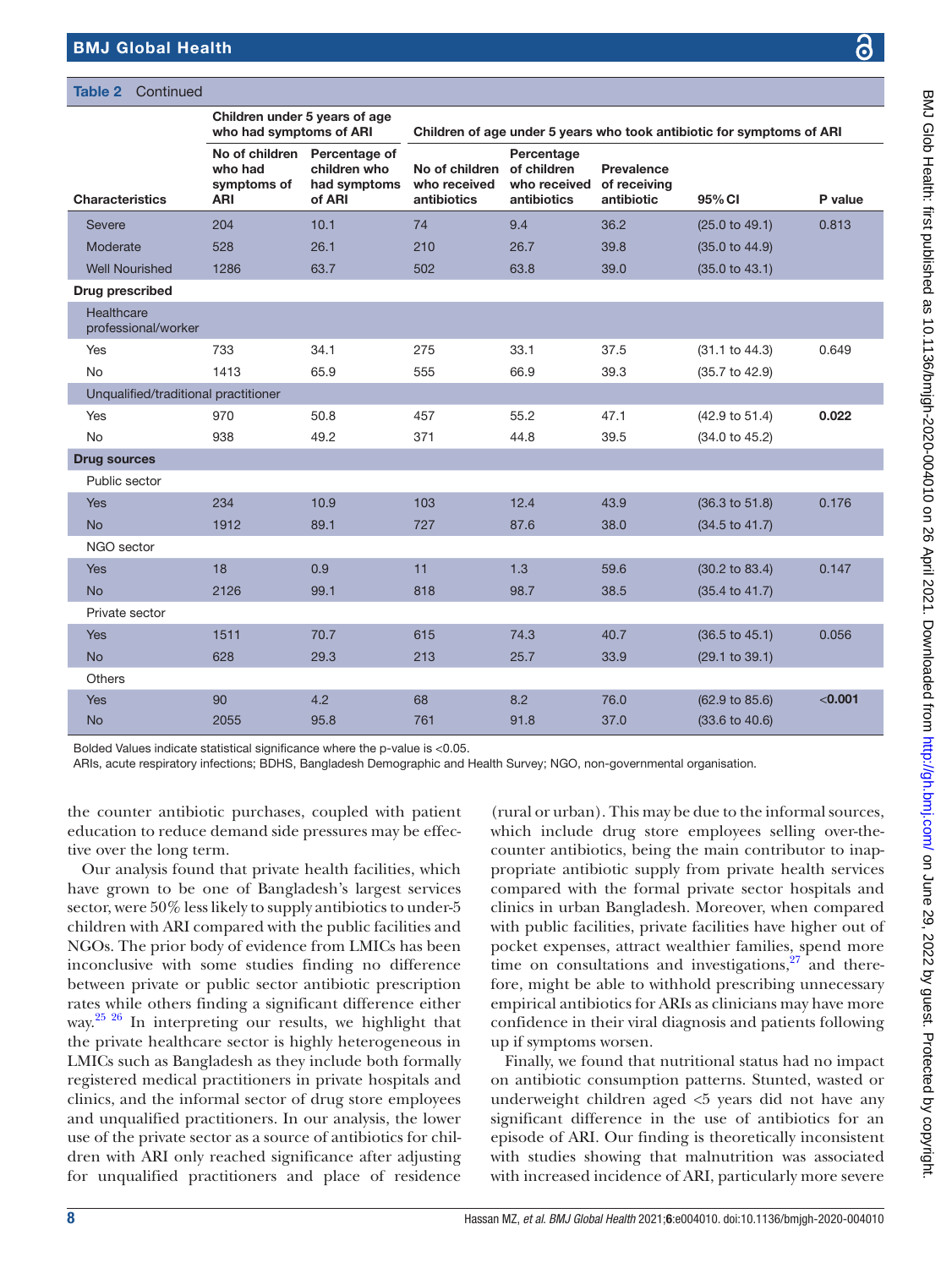<span id="page-8-0"></span>Table 3 Bivariable and multivariable analysis to explore factors associated with antibiotic consumption for ARI episode among children of aged less than 5years, Bangladesh 2014

|                             | <b>Received antibiotic for ARI episode</b> |         |                           |         |  |  |
|-----------------------------|--------------------------------------------|---------|---------------------------|---------|--|--|
|                             | uOR (95% CI)                               | p-value | aOR (95% CI)              | p-value |  |  |
| Mother age (year)*          |                                            |         |                           |         |  |  |
| $15 - 19$ (ref)             | 1                                          |         |                           |         |  |  |
| $20 - 24$                   | 1.0 (0.7 to 1.4)                           | 0.988   | $0.9$ (0.7 to 1.3)        | 0.732   |  |  |
| $25 - 29$                   | 1.1 (0.7 to 1.5)                           | 0.777   | $0.9$ (0.6 to 1.4)        | 0.789   |  |  |
| $30 - 34$                   | 1.2 (0.8 to 1.9)                           | 0.432   | 1.1 (0.6 to 1.7)          | 0.829   |  |  |
| $35 - 39$                   | 1.3 (0.7 to 2.3)                           | 0.364   | 1.0 $(0.5$ to 1.9)        | 0.959   |  |  |
| $40 - 44$                   | 1.9 (0.8 to 4.6)                           | 0.177   | 2.0 (0.7 to 5.8)          | 0.218   |  |  |
| $45 - 49$                   | $0.8$ (0.2 to 3.1)                         | 0.727   | 1.0 (0.3 to 3.9)          | 0.960   |  |  |
| Age of father (year)+       |                                            |         |                           |         |  |  |
| $\leq$ 24                   | 1                                          |         |                           |         |  |  |
| $25 - 29$                   | $0.9$ (0.6 to 1.5)                         | 0.682   | $0.7$ (0.4 to 1.2)        | 0.203   |  |  |
| $30 - 34$                   | 1 $(0.6 \text{ to } 1.5)$                  | 0.855   | $0.8$ (0.5 to 1.3)        | 0.353   |  |  |
| $35 - 39$                   | 1.2 $(0.8 \text{ to } 2)$                  | 0.381   | 1 $(0.6 \text{ to } 1.7)$ | 0.928   |  |  |
| $40 - 44$                   | 1 $(0.6 \text{ to } 1.7)$                  | 0.952   | $0.7$ (0.4 to 1.4)        | 0.352   |  |  |
| $45 - 49$                   | 1.6 (0.8 to 3.1)                           | 0.221   | 1.2 (0.6 to 2.4)          | 0.675   |  |  |
| $50 - 54$                   | 1.2 (0.5 to 2.7)                           | 0.701   | $0.8$ (0.3 to 2)          | 0.617   |  |  |
| $\geq 55$                   | 1.9 (0.9 to 3.7)                           | 0.07    | 1.6 (0.7 to 3.7)          | 0.251   |  |  |
| Age of child (month)‡       |                                            |         |                           |         |  |  |
| $<$ 6(ref)                  | $\mathbf{1}$                               |         |                           |         |  |  |
| $6 - 11$                    | $0.8$ (0.5 to 1.4)                         | 0.428   | $0.8$ (0.5 to 1.4)        | 0.531   |  |  |
| $12 - 23$                   | 1.1 (0.6 to 1.8)                           | 0.841   | 1.1 (0.7 to 1.9)          | 0.661   |  |  |
| $24 - 35$                   | 1.1 (0.7 to 2.0)                           | 0.662   | 1.3 (0.7 to 2.3)          | 0.352   |  |  |
| $36 - 47$                   | 1.3 (0.8 to 2.2)                           | 0.276   | 1.4 (0.8 to 2.4)          | 0.189   |  |  |
| $48 - 59$                   | $1.4$ (0.6 to 3.1)                         | 0.414   | 1.6 (0.8 to 3.2)          | 0.161   |  |  |
| Sex§                        |                                            |         |                           |         |  |  |
| Female(ref)                 | 1                                          |         |                           |         |  |  |
| Male                        | 0.9 (0.7 to 1.2)                           | 0.425   | 1.0 (0.7 to 1.3)          | 0.756   |  |  |
| Type of place of residence¶ |                                            |         |                           |         |  |  |
| Urban (ref)                 | 1                                          |         |                           |         |  |  |
| Rural                       | 1.5 (1.1 to 2.0)                           | 0.005   | 1.6 (1.2 to 2.1)          | 0.004   |  |  |
| Divisions**                 |                                            |         |                           |         |  |  |
| Barisal (ref)               | 1                                          |         |                           |         |  |  |
| Chittagong                  | $0.7$ (0.5 to 1.1)                         | 0.161   | $0.6$ (0.4 to 1.0)        | 0.055   |  |  |
| Dhaka                       | $0.9$ (0.6 to 1.3)                         | 0.528   | $0.9$ (0.5 to 1.5)        | 0.621   |  |  |
| Khulna                      | $0.7(0.5 \text{ to } 1.2)$                 | 0.220   | $0.7$ (0.4 to 1.2)        | 0.161   |  |  |
| Rajshahi                    | $0.9$ (0.6 to 1.4)                         | 0.657   | $0.8$ (0.5 to 1.2)        | 0.250   |  |  |
| Rangpur                     | 1.0 (0.6 to 1.5)                           | 0.961   | $0.7$ (0.4 to 1.2)        | 0.188   |  |  |
| Sylhet                      | 1.5 (0.8 to 2.6)                           | 0.205   | 1.3 (0.7 to 2.2)          | 0.438   |  |  |
| Wealth quintile††           |                                            |         |                           |         |  |  |
| Poorest (ref)               | 1                                          |         |                           |         |  |  |
| Poorer                      | 1.0 (0.7 to 1.5)                           | 0.793   | 1.1 (0.8 to 1.6)          | 0.556   |  |  |
| Middle                      | 1.0 (0.7 to 1.4)                           | 0.900   | 1.0 (0.6 to 1.7)          | 0.869   |  |  |
| Richer                      | 0.8 (0.6 to 1.2)                           | 0.269   | $0.9$ (0.6 to 1.3)        | 0.629   |  |  |

BMJ Glob Health: first published as 10.1136/bmigh-2020-004010 on 26 April 2021. Downloaded from http://gh.bmj.com/ on June 29, 2022 by guest. Protected by copyright. BMJ Glob Health: first published as 10.1136/bmjgh-2020-004010 on 26 April 2021. Downloaded from <http://gh.bmj.com/> on June 29, 2022 by guest. Protected by copyright

**Continued**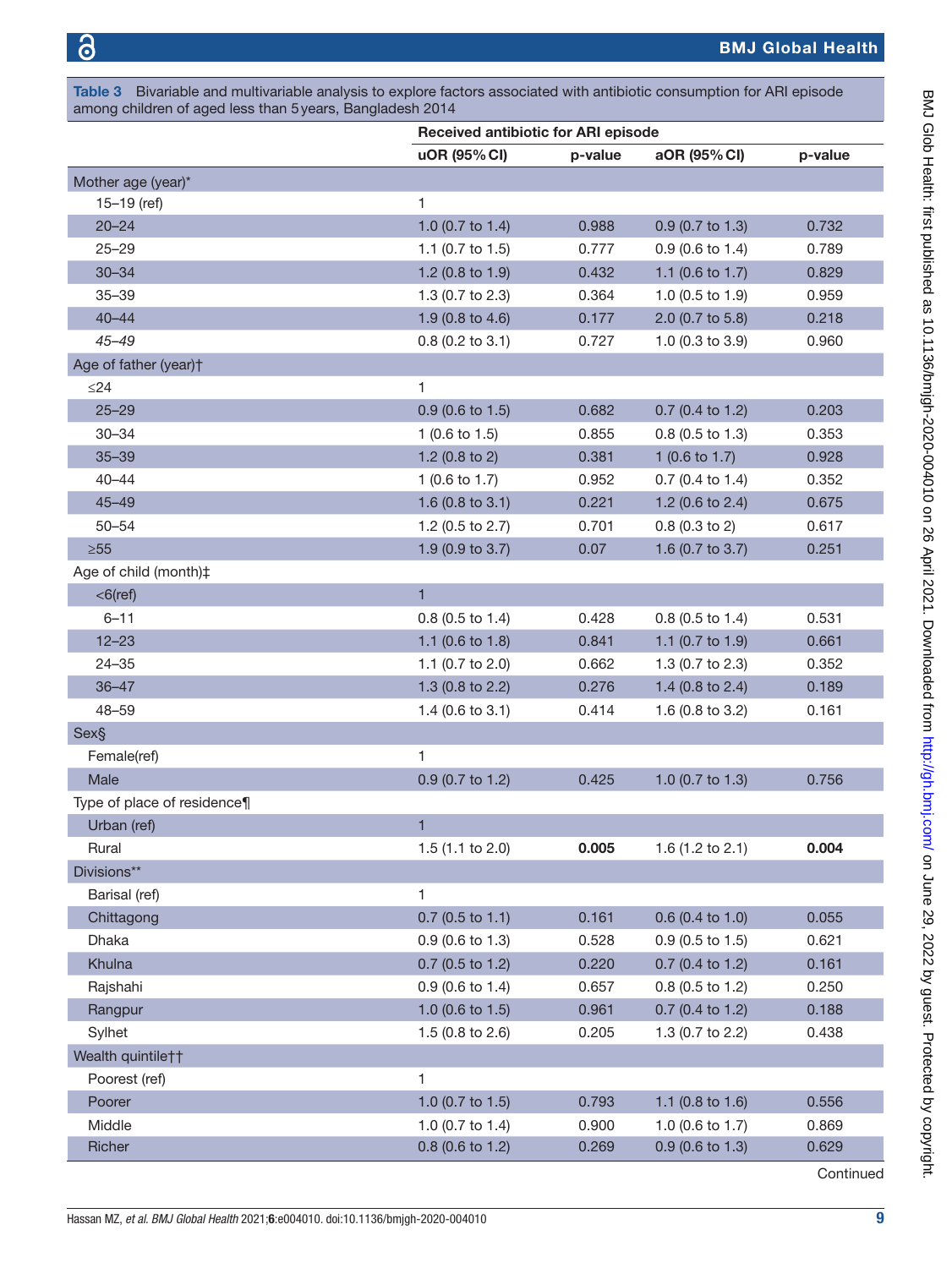Table 3 Continued

I.

F

F

I.

|                                          | <b>Received antibiotic for ARI episode</b> |         |                             |         |  |  |
|------------------------------------------|--------------------------------------------|---------|-----------------------------|---------|--|--|
|                                          | uOR (95% CI)                               | p-value | aOR (95% CI)                | p-value |  |  |
| Richest                                  | $0.8$ (0.5 to 1.1)                         | 0.187   | $0.8$ (0.5 to 1.3)          | 0.341   |  |  |
| Father education##                       |                                            |         |                             |         |  |  |
| No education(ref)                        | $\mathbf{1}$                               |         |                             |         |  |  |
| Primary                                  | 1.2 (0.7 to 1.9)                           | 0.558   | 1.1 (0.7 to 1.8)            | 0.597   |  |  |
| Secondary                                | $0.9$ (0.6 to 1.4)                         | 0.705   | $0.9$ (0.6 to 1.4)          | 0.793   |  |  |
| Higher                                   | $0.9$ (0.6 to 1.4)                         | 0.536   | $0.9$ (0.5 to 1.5)          | 0.675   |  |  |
| Father occupation§§                      |                                            |         |                             |         |  |  |
| Agriculture (ref)                        | $\mathbf{1}$                               |         |                             |         |  |  |
| Unskilled and semiskilled worker         | 0.9 (0.7 to 1.2)                           | 0.603   | 1.0 (0.7 to 1.4)            | 0.978   |  |  |
| Professional work                        | $0.9$ (0.5 to 1.4)                         | 0.625   | $0.9$ (0.5 to 1.7)          | 0.855   |  |  |
| <b>Businessmen</b>                       | $0.9$ (0.6 to 1.4)                         | 0.733   | 1.0 (0.7 to 1.6)            | 0.835   |  |  |
| Other                                    | $0.7$ (0.4 to 1.3)                         | 0.230   | 1.0 (0.5 to 2.0)            | 0.987   |  |  |
| Mother education¶¶                       |                                            |         |                             |         |  |  |
| No education (ref)                       | $\mathbf{1}$                               |         |                             |         |  |  |
| Primary                                  | 1.0 (0.7 to 1.5)                           | 0.807   | 1.0 $(0.6 \text{ to } 1.6)$ | 0.988   |  |  |
| Secondary                                | $0.9$ (0.6 to 1.4)                         | 0.791   | $0.9$ (0.6 to 1.5)          | 0.816   |  |  |
| Higher                                   | $0.9$ (0.5 to 1.5)                         | 0.628   | 0.9 (0.5 to 1.7)            | 0.767   |  |  |
| Mother occupation***                     |                                            |         |                             |         |  |  |
| Not working (ref)                        | 1                                          |         |                             |         |  |  |
| Working                                  | 1.0 $(0.8 \text{ to } 1.3)$                | 0.902   | 0.9 (0.7 to 1.2)            | 0.608   |  |  |
| Child nutrition status                   |                                            |         |                             |         |  |  |
| Stunted†††                               |                                            |         |                             |         |  |  |
| Well nourished (ref)                     | 1                                          |         |                             |         |  |  |
| Moderate                                 | 1.1 $(0.8 \text{ to } 1.5)$                | 0.576   | 1.1 (0.8 to 1.5)            | 0.428   |  |  |
| Severe                                   | $0.9$ (0.6 to 1.4)                         | 0.753   | 1.0 $(0.6 \text{ to } 1.5)$ | 0.898   |  |  |
| Wasted‡‡‡                                |                                            |         |                             |         |  |  |
| Well nourished (ref)                     | 1                                          |         |                             |         |  |  |
| Moderate                                 | 1.1 (0.8 to 1.5)                           | 0.654   | 1.0 (0.7 to 1.5)            | 0.838   |  |  |
| Severe                                   | $0.5$ (0.2 to 0.9)                         | 0.024   | $0.5$ (0.2 to 1.0)          | 0.037   |  |  |
| <b>Underweight§§§</b>                    |                                            |         |                             |         |  |  |
| Well nourished (ref)                     | 1                                          |         |                             |         |  |  |
| Moderate                                 | 1.0 (0.8 to 1.3)                           | 0.785   | 1.1 (0.8 to 1.4)            | 0.596   |  |  |
| Severe                                   | 0.9 (0.5 to 1.5)                           | 0.672   | 1.0 (0.5 to 2.0)            | 0.886   |  |  |
| Drug prescriber                          |                                            |         |                             |         |  |  |
| Healthcare professional /worker¶¶¶       |                                            |         |                             |         |  |  |
| No (ref)                                 | $\mathbf{1}$                               |         |                             |         |  |  |
| Yes                                      | 0.9 (0.7 to 1.3)                           | 0.649   | $0.9$ (0.6 to 1.4)          | 0.756   |  |  |
| Unqualified/traditional practitioner**** |                                            |         |                             |         |  |  |
| No (ref)                                 | 1                                          |         |                             |         |  |  |
| <b>Yes</b>                               | 1.4 $(1.0 to 1.8)$                         | 0.022   | 1.3 $(1.0 to 1.8)$          | 0.083   |  |  |
| Drug sources                             |                                            |         |                             |         |  |  |
| Public sector††††                        |                                            |         |                             |         |  |  |
| No (ref)                                 | 1                                          |         |                             |         |  |  |
| Yes                                      | 1.3 (0.9 to 1.8)                           | 0.176   | 1.2 (0.8 to 1.9)            | 0.344   |  |  |

Continued

I

I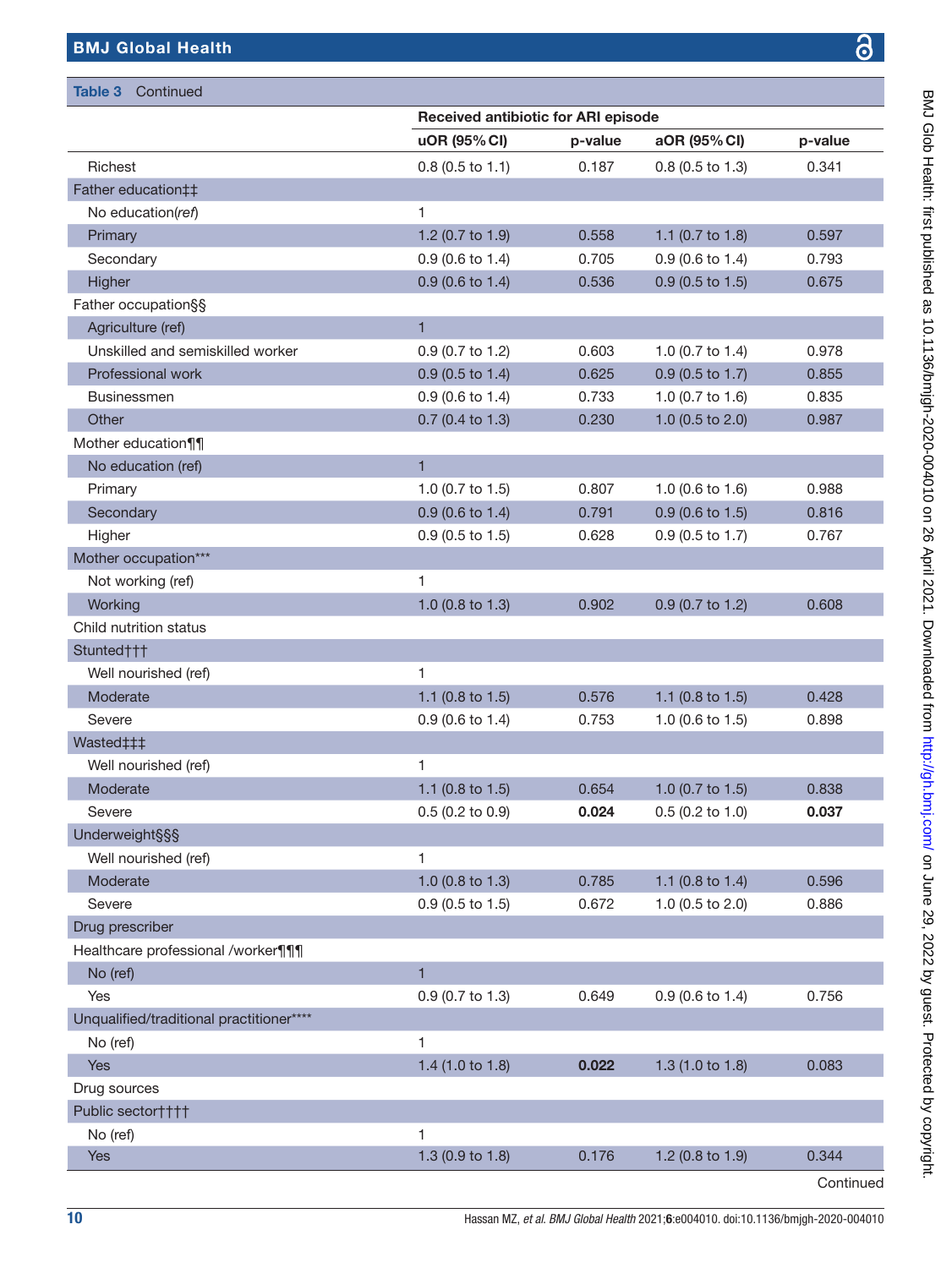| Table 3<br>Continued |                                            |         |                    |         |  |  |  |
|----------------------|--------------------------------------------|---------|--------------------|---------|--|--|--|
|                      | <b>Received antibiotic for ARI episode</b> |         |                    |         |  |  |  |
|                      | uOR (95% CI)                               | p-value | aOR (95% CI)       | p-value |  |  |  |
| NGO sector‡‡‡‡       |                                            |         |                    |         |  |  |  |
| No (ref)             |                                            |         |                    |         |  |  |  |
| Yes                  | 2.4 (0.7 to 7.8)                           | 0.159   | $2.1$ (0.7 to 6.1) | 0.188   |  |  |  |
| Private sector§§§§   |                                            |         |                    |         |  |  |  |
| No (ref)             | 1                                          |         |                    |         |  |  |  |
| <b>Yes</b>           | 1.3(1.0 to 1.8)                            | 0.056   | $0.5$ (0.3 to 0.7) | < 0.001 |  |  |  |
| Others¶¶¶            |                                            |         |                    |         |  |  |  |
| No (ref)             |                                            |         |                    |         |  |  |  |
| Yes                  | 5.4 (2.8 to 10.4)                          | < 0.001 | 5.3 (2.7 to 10.4)  | < 0.001 |  |  |  |

Bolded Values indicate statistical significance where the p-value is <0.05.

\*Adjusted for wasted, unqualified practitioner, other sector, age of child, place of residence.

†Adjusted for wasted, unqualified practitioner, other sector, age of child, place of residence.

‡Adjusted for wasted, healthcare professional, unqualified practitioner, other sector.

§Adjusted for wasted, unqualified practitioner, other sector, age of child, place of residence.

¶Adjusted for wasted, other sector, age of child.

\*\*Adjusted for wasted, unqualified practitioner, private medical sector, other sector, place of residence.

††Adjusted for wasted, unqualified practitioner, private medical sector, other sector, place of residence.

‡‡Adjusted for wasted, age of child, unqualified practitioner, other sector, place of residence.

§§Adjusted for wasted, age of child, unqualified practitioner, other sector, place of residence.

¶¶Adjusted for wasted, age of child, unqualifiedpractitioner, other sector, place of residence.

\*\*\*Adjusted for wasted, age of child, unqualified practitioner, other sector, place of residence.

†††Adjusted for wasted, unqualified practitioner, other sector, place of residence.

‡‡‡Adjusted for unqualified practitioner, other sector, place of residence.

§§§Adjusted for wasted unqualified practitioner, other sector, place of residence.

¶¶¶Adjusted for public sector, other sector, place of residence.

\*\*\*\*Adjusted for public sector, other sector, place of residence.

††††Adjusted for wasted, unqualified practitioner, place of residence.

‡‡‡‡Adjusted for wasted, unqualified practitioner, place of residence.

§§§§Adjusted for wasted, unqualified practitioner, place of residence.

¶¶¶¶Adjusted for wasted, place of residence.

aOR, adjusted OR; ARI, acute respiratory infection; NGO, non-governmental organisation; uOR, unadjusted OR.

lower respiratory tract infections such as pneumonia where more antibiotic may be indicated. $28$  Moreover, previous studies demonstrated that even mildly underweight children are at greater risk of mortality from illness and therefore both parents and clinicians might be more inclined to treat their illness with antibiotics.<sup>[29](#page-12-10)</sup> However, these findings may be influenced by other sociodemographic and environmental confounders such as parental education level, overcrowded living conditions or having a kitchen attached to the living room.<sup>28</sup> While antibiotics are lifesaving when indicated, excessive inappropriate exposure in early childhood can not only result in short-term adverse events such as anaphylactic reactions and drug toxicity but also lead to detrimental development of their gut microbiota and obesity. $\frac{11}{11}$  $\frac{11}{11}$  $\frac{11}{11}$ 

#### Limitations

This manuscript has several important limitations. First, although BDHS data had a recall period of 2 weeks with a relatively low risk of error, it is still subject to some recall bias as a 2-week recall period was found to underestimate prevalence of illness compared with a 1-week period.<sup>[30](#page-12-11)</sup> Second, the data are from 2014. However, this was the

most updated nationally representative population-based survey data available. Additionally, there has been no intervention at a national level in Bangladesh to improve antimicrobial stewardship and thus antibiotic prescribing practices remain largely unchanged, although it may have increased due to the COVID-19 pandemic. Third, we adopted a broader definition of ARI rather than cough and fast breathing or fever which correlate more with pneumonia (severe ARI) and exclude several milder ARIs. While this may make it more difficult to compare with previous studies that have inconsistent definitions, we believe our definition provides a more accurate measure of inappropriate antibiotic use in milder ARI. Fourth, the ARI cases were self-reported and not confirmed by a clinician, however, such syndromic approach of identifying ARI cases from community-based survey has been previously validated. $31$  We also did not have access to data detailing individual factors including patient attitudes and knowledge which limited our ability to explain our findings in greater and more accurate detail. There is a need for further study to explore this area. Finally, BDHS sample data lacked information on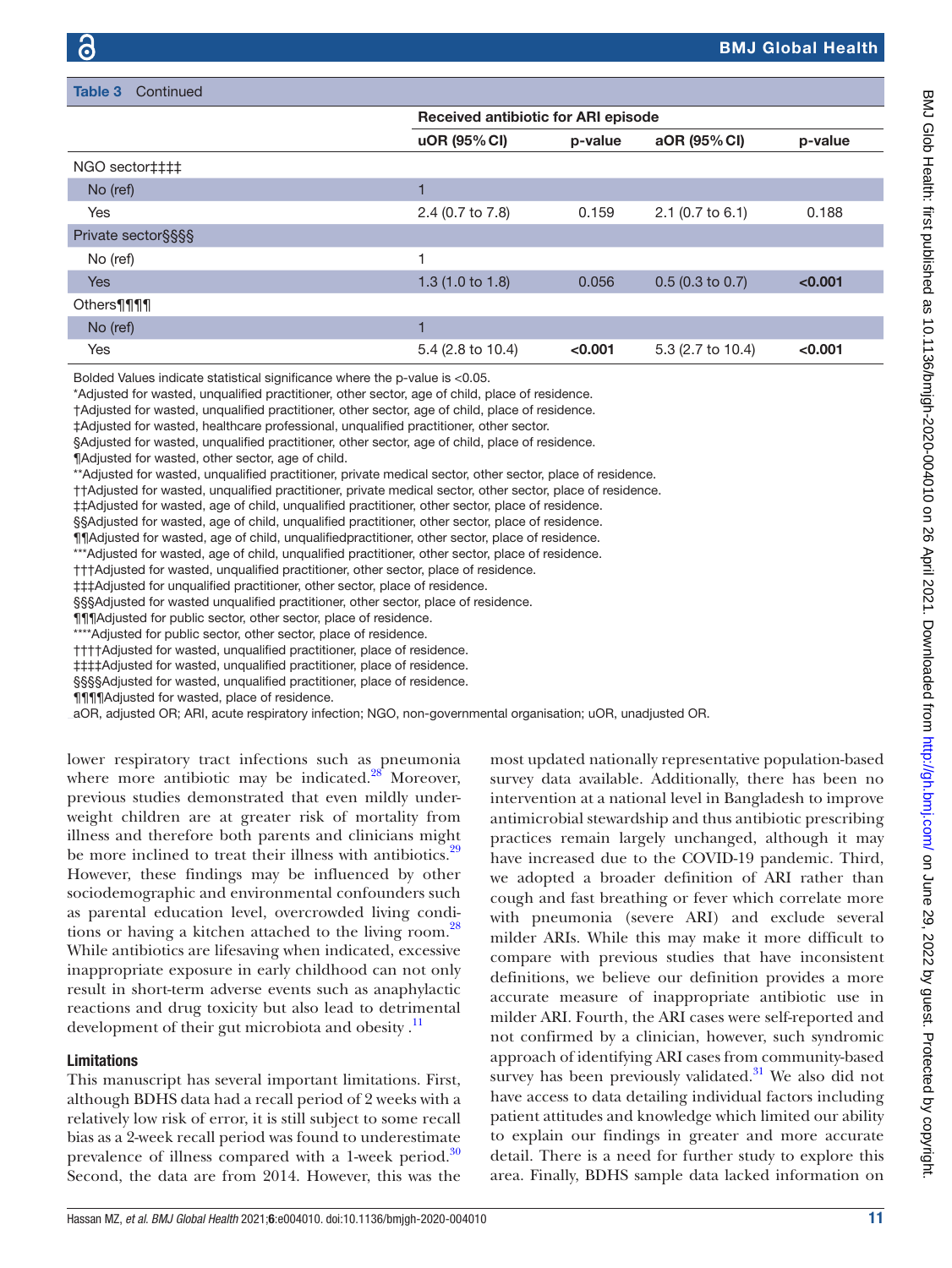aetiology of ARI episodes which restricted us from determining the proportion of antibiotics that were appropriately prescribed according to CPG. However, even within hospital settings in Bangladesh, aetiology of ARI is not routinely confirmed and it is well established that >90% childhood ARI are of viral aetiology.[4](#page-11-2)

#### **CONCLUSION**

Our study found antibiotics were used for around 40% of children aged <5 years with ARI in Bangladesh. While antibiotic consumption was similar across most social and economic factors, we found children in rural Bangladesh used antibiotics 60% more than those in urban regions, partly driven by antibiotics dispensed by unqualified/traditional practitioners. Targeted interventions including educational programmes for formal and nonformal medical sectors, availability of CPGs at pointof-care services, stricter policies prohibiting over the counter availability of antibiotics, enforcement of antibiotic prescription requirements and parental education will help improve antimicrobial stewardship and reduce the burden of inappropriate use of antibiotics in Bangladesh.

#### Author affiliations

<sup>1</sup>Programme for Emerging Infections, Infectious Diseases Division, International Centre for Diarrhoeal Disease Research Bangladesh, Dhaka, Dhaka District, Bangladesh

<sup>2</sup>Nuffield Department of Medicine, University of Oxford, Oxford, UK

<sup>3</sup> Faculty of Health and Medicine, University of Newcastle, Callaghan, New South Wales, Australia

4 St George Hospital, Sydney, New South Wales, Australia

5 Population and Public Health, The University of British Columbia, Vancouver, British Columbia, Canada

<sup>6</sup>Centre for Healthcare Resilience and Implementation Science, Australian Institute of Health Innovation, Macquarie University, Sydney, New South Wales, Australia <sup>7</sup>NHMRC Partnership Centre in Health System Sustainability, Australian Institute of Health Innovation, Macquarie University, Sydney, New South Wales, Australia <sup>8</sup>School of Women's and Children's Health, Faculty of Medicine, University of New South Wales, Sydney, New South Wales, Australia

<sup>9</sup>Respiratory Department, Sydney Children's Hospital Randwick, Randwick, New South Wales, Australia

Acknowledgements MZH, MAAJB, MAHK and FC are icddr,b employees. icddr,b is grateful to the Governments of Bangladesh, Canada, Sweden, and the United Kingdom for providing core/unrestricted support. NH is funded through Early Career Research Fellowship of the National Health and Medical Research Council of Australian Government.

Contributors MZH conceptualized the study. MZH, MRM and MAAJB equally contributed to this manuscript and are joint first authors as they contributed to study design, writing the first draft and performing the statistical analysis. FC and MAHK edited the manuscript and checked the data. JB and AJ critically apraised and edited the manuscript. NH devised the study, critically apraised and edited the manuscript.

Funding The authors have not declared a specific grant for this research from any funding agency in the public, commercial or not-for-profit sectors.

Competing interests None declared.

Patient consent for publication Not required.

Ethics approval We did not require any ethical clearance as this study was based on secondary analysis of publicly available data.

Provenance and peer review Not commissioned; externally peer reviewed.

Data availability statement Data are available in a public, open access repository. The Demographic and Health Surveys are publicly available to researchers on request.

Supplemental material This content has been supplied by the author(s). It has not been vetted by BMJ Publishing Group Limited (BMJ) and may not have been peer-reviewed. Any opinions or recommendations discussed are solely those of the author(s) and are not endorsed by BMJ. BMJ disclaims all liability and responsibility arising from any reliance placed on the content. Where the content includes any translated material, BMJ does not warrant the accuracy and reliability of the translations (including but not limited to local regulations, clinical guidelines, terminology, drug names and drug dosages), and is not responsible for any error and/or omissions arising from translation and adaptation or otherwise.

Open access This is an open access article distributed in accordance with the Creative Commons Attribution Non Commercial (CC BY-NC 4.0) license, which permits others to distribute, remix, adapt, build upon this work non-commercially, and license their derivative works on different terms, provided the original work is properly cited, appropriate credit is given, any changes made indicated, and the use is non-commercial. See: [http://creativecommons.org/licenses/by-nc/4.0/.](http://creativecommons.org/licenses/by-nc/4.0/)

#### ORCID iD

Mohammad Abdullah Heel Kafi <http://orcid.org/0000-0002-6437-0161>

#### **REFERENCES**

- <span id="page-11-0"></span>1 Williams BG, Gouws E, Boschi-Pinto C, *et al*. Estimates of worldwide distribution of child deaths from acute respiratory infections. *[Lancet Infect Dis](http://dx.doi.org/10.1016/s1473-3099(01)00170-0)* 2002;2:25–32.
- 2 WHO. Ending preventable child deaths from pneumonia and diarrhoea by 2025. World Health organization, Published 2013. Accessed. Available: [https://apps.who.int/iris/bitstream/handle/](https://apps.who.int/iris/bitstream/handle/10665/79200/9789241505239_eng.pdf;jsessionid=10F591E87AD598738D7D4C6A44C14AEF?sequence=1) [10665/79200/9789241505239\\_eng.pdf;jsessionid=10F591E87AD5](https://apps.who.int/iris/bitstream/handle/10665/79200/9789241505239_eng.pdf;jsessionid=10F591E87AD598738D7D4C6A44C14AEF?sequence=1) [98738D7D4C6A44C14AEF?sequence=1](https://apps.who.int/iris/bitstream/handle/10665/79200/9789241505239_eng.pdf;jsessionid=10F591E87AD598738D7D4C6A44C14AEF?sequence=1)
- <span id="page-11-1"></span>3 icddr b. Pneumonia and other respiratory diseases, 2020. Available: [https://www.icddrb.org/news-and-events/press-corner/media](https://www.icddrb.org/news-and-events/press-corner/media-resources/pneumonia-and-other-respiratory-diseases)[resources/pneumonia-and-other-respiratory-diseases](https://www.icddrb.org/news-and-events/press-corner/media-resources/pneumonia-and-other-respiratory-diseases)
- <span id="page-11-2"></span>4 Bhuyan GS, Hossain MA, Sarker SK, *et al*. Bacterial and viral pathogen spectra of acute respiratory infections in under-5 children in hospital settings in Dhaka City. *[PLoS One](http://dx.doi.org/10.1371/journal.pone.0174488)* 2017;12:e0174488.
- <span id="page-11-3"></span>5 WHO. Handbook: IMCI integrated management of childhood illness. World Health organization, 2005. Available: [https://apps.who.int/iris/](https://apps.who.int/iris/handle/10665/42939) [handle/10665/42939](https://apps.who.int/iris/handle/10665/42939)
- <span id="page-11-4"></span>6 Fink G, D'Acremont V, Leslie HH, *et al*. Antibiotic exposure among children younger than 5 years in low-income and middle-income countries: a cross-sectional study of nationally representative facility-based and household-based surveys. *[Lancet Infect Dis](http://dx.doi.org/10.1016/S1473-3099(19)30572-9)* 2020;20:179–87.
- <span id="page-11-5"></span>7 Getahun H, Smith I, Trivedi K, *et al*. Tackling antimicrobial resistance in the COVID-19 pandemic. *[Bull World Health Organ](http://dx.doi.org/10.2471/BLT.20.268573)* 2020;98:442–442A.
- <span id="page-11-6"></span>8 Van Boeckel TP, Gandra S, Ashok A, *et al*. Global antibiotic consumption 2000 to 2010: an analysis of national pharmaceutical sales data. *[Lancet Infect Dis](http://dx.doi.org/10.1016/S1473-3099(14)70780-7)* 2014;14:742–50.
- 9 Zhang Z, Hu Y, Zou G, *et al*. Antibiotic prescribing for upper respiratory infections among children in rural China: a crosssectional study of outpatient prescriptions. *[Glob Health Action](http://dx.doi.org/10.1080/16549716.2017.1287334)* 2017;10:1287334.
- <span id="page-11-7"></span>10 Vaz LE, Kleinman KP, Raebel MA, *et al*. Recent trends in outpatient antibiotic use in children. *[Pediatrics](http://dx.doi.org/10.1542/peds.2013-2903)* 2014;133:375–85.
- <span id="page-11-8"></span>11 Shao X, Ding X, Wang B, *et al*. Antibiotic exposure in early life increases risk of childhood obesity: a systematic review and metaanalysis. *[Front Endocrinol](http://dx.doi.org/10.3389/fendo.2017.00170)* 2017;8:170.
- <span id="page-11-9"></span>12 Davey P, Marwick CA, Scott CL, *et al*. Interventions to improve antibiotic prescribing practices for hospital inpatients. *[Cochrane](http://dx.doi.org/10.1002/14651858.CD003543.pub4)  [Database Syst Rev](http://dx.doi.org/10.1002/14651858.CD003543.pub4)* 2017;2:CD003543.
- <span id="page-11-10"></span>13 Research NIoP. *Training - NIPORT/Bangladesh, Mitra, Associates, ICF International. Bangladesh Demographic and Health Survey 2014*. Dhaka, Bangladesh: NIPORT, Mitra and Associates, and ICF International, 2016.
- <span id="page-11-11"></span>14 Zaman K, Baqui AH, Yunus M, *et al*. Acute respiratory infections in children: a community-based longitudinal study in rural Bangladesh. *[J Trop Pediatr](http://dx.doi.org/10.1093/tropej/43.3.133)* 1997;43:133–7.
- <span id="page-11-12"></span>15 Homaira N, Luby SP, Hossain K, *et al*. Respiratory Viruses Associated Hospitalization among Children Aged <5 Years in Bangladesh: 2010-2014. *[PLoS One](http://dx.doi.org/10.1371/journal.pone.0147982)* 2016;11:e0147982.
- 16 Brooks WA, Goswami D, Rahman M, *et al*. Influenza is a major contributor to childhood pneumonia in a tropical developing country. *[Pediatr Infect Dis J](http://dx.doi.org/10.1097/INF.0b013e3181bc23fd)* 2010;29:216–21.